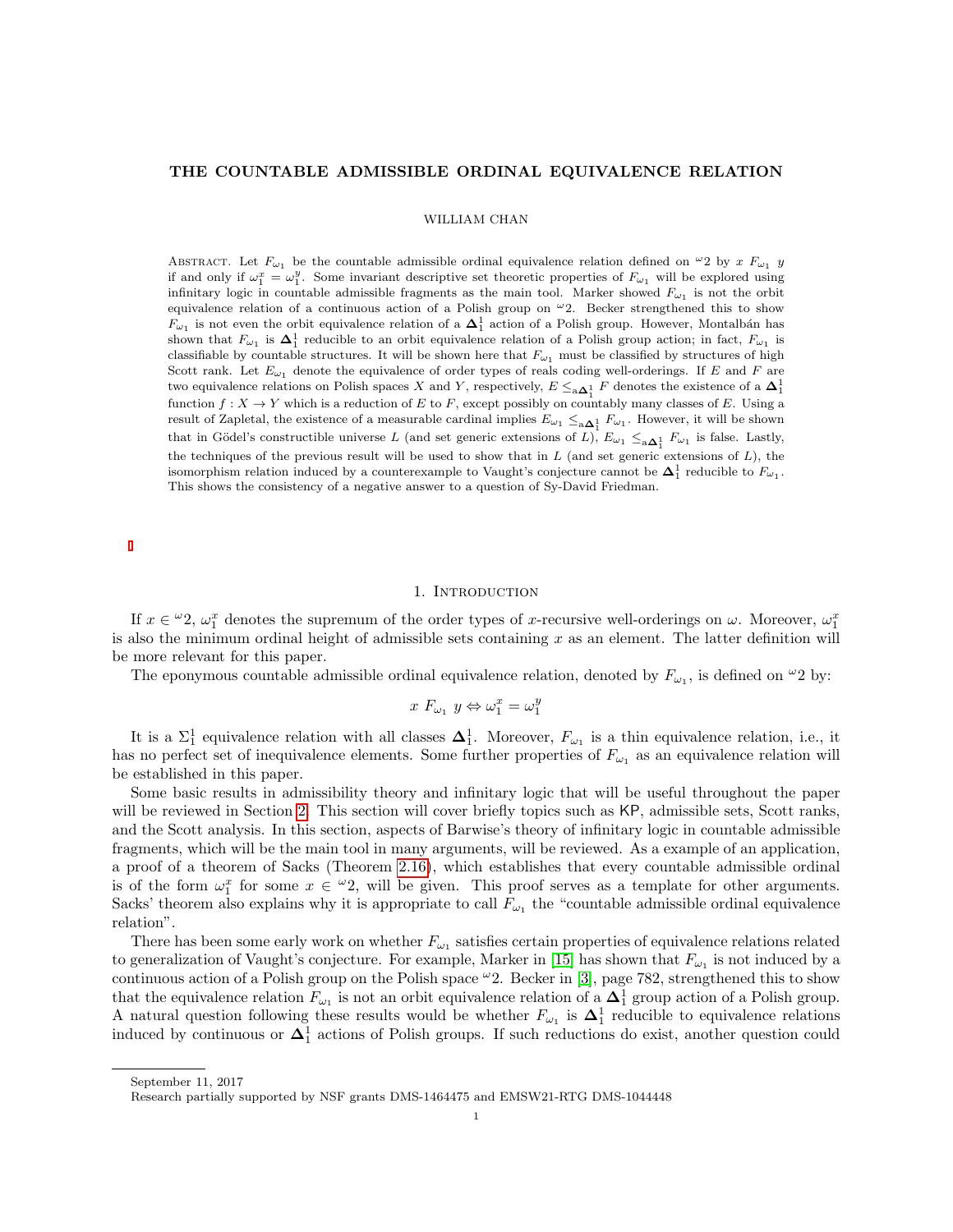be what properties must these reductions have.

In Section [3,](#page-7-0)  $F_{\omega_1}$  will be shown to be  $\Delta_1^1$  reducible to a continuous action of  $S_{\infty}$ , i.e., it is classifiable by countable structures. An explicit  $\Delta_1^1$  classification of  $F_{\omega_1}$  by countable structures in the language with a single binary relation symbol, due to Montalbán, will be provided. The classification of  $F_{\omega_1}$  will use an effective construction of the Harrison linear ordering. This classification, denoted  $f$ , has the additional property that for all  $x \in \omega^2$ ,  $\text{SR}(f(x)) = \omega_1^x + 1$ . This example was provided by Montalbán through communication with Marks and the author.

The explicit classification, f, mentioned above has images that are structures of high Scott rank. In Section [4,](#page-9-0) it will be shown that this is a necessary feature of all classification of  $F_{\omega_1}$  by countable structures. The lightface version of the main result of this section is the following:

**Theorem [4.2](#page-9-1)** Let  $\mathscr L$  be a recursive language. Let  $S(\mathscr L)$  denote the set of reals that code  $\mathscr L$ -structures on  $\omega$ . If  $f: \omega_2 \to S(\mathscr{L})$  is a  $\Delta_1^1$  function such that  $x \to \omega_1$  y if and only if  $f(x) \cong_{\mathscr{L}} f(y)$ , then for all x,  $SR(f(x)) \geq \omega_1^x$ .

The more general form considers reductions that are  $\Delta_1^1(z)$  and involves a condition on the admissible spectrum of z. Intuitively, Theorem [4.2](#page-9-1) (in its lightface form as stated above) asserts that any potential classification of  $F_{\omega_1}$  must have high Scott rank in the sense that the image of any real under the reduction is a structure of high Scott rank. High Scott rank means that  $SR(f(x))$  is either  $\omega_1^x$  or  $\omega_1^x + 1$ .

Section [5](#page-12-0) is concerned with a weak form of reduction of equivalence relations, invented by Zapletal, called the almost  $\Delta_1^1$  reduction. If E and F are two  $\Sigma_1^1$  equivalence relations on Polish space X and Y, respectively, then E is almost  $\Delta_1^1$  reducible to F (in symbols:  $E \leq_{a\Delta_1^1} F$ ) if and only there is a  $\Delta_1^1$  function  $f: X \to Y$ and a countable set A such that if x and y are not E-related to any elements of A, then  $x E y$  if and only if  $f(x)$  F  $f(y)$ .

An almost Borel reduction is simply a reduction that may fail on countably many classes. Often  $\Sigma_1^1$ equivalence relations may have a few unwieldy classes. The almost Borel reduction is especially useful since it can be used to ignore these classes. One example of such a  $\Sigma_1^1$  equivalence relation is  $E_{\omega_1}$  which is the isomorphism relation of well-orderings with a single class of non-well-orderings. It is defined on  $\omega_2$  by:

$$
x E_{\omega_1} y \Leftrightarrow (x, y \notin WO) \vee (\mathrm{ot}(x) = \mathrm{ot}(y))
$$

 $E_{\omega_1}$  is a thin  $\Sigma_1^1$  equivalence with one  $\Sigma_1^1$  class and all the other classes are  $\Delta_1^1$ .

Zapletal isolated an invariant of equivalence relations called the pinned cardinal. This invariant involves pinned names on forcings: an idea that appears implicitly or explicitly in the works of Silver, Burgess, Hjorth, and Zapletal in the study of thin  $\Sigma_1^1$  equivalence relations. Zapletal showed that there is a deep connection between  $E_{\omega_1}$ , almost  $\Delta_1^1$  reducibilities, and pinned cardinals under large cardinal assumptions:

**Theorem [5.7](#page-13-0)** ([\[21\]](#page-18-2) Theorem 4.2.1, [\[22\]](#page-18-3) Theorem 4.4.1) If there exists a measurable cardinal and E is a  $\Sigma_1^1$ equivalence relation with infinite pinned cardinal, then  $E_{\omega_1} \leq_{a\Delta_1^1} E$ .

Given that this result involves large cardinals, a natural question would be to explore the consistency results surrounding Zapletal's theorem. For example, a natural question is whether ZFC can prove the above result of Zapletal. More specifically, is this result true in Gödel constructible universe  $L$ ? This investigation leads to  $F_{\omega_1}$  in the following way: It will be shown that  $F_{\omega_1}$  has infinite pinned cardinal. Hence, with a measurable cardinal,  $E_{\omega_1} \leq_{\mathbf{a}\mathbf{\Delta}_1^1} F_{\omega_1}$  via the result of Zapletal. (This also holds if  $0^{\sharp}$  exists.)

The main result of this section is

**Theorem [5.11](#page-14-0)** The statement  $E_{\omega_1} \leq_{a\Delta_1^1} F_{\omega_1}$  is not true in L (and set generic extensions of L).

This result is proved by using infinitary logic in admissible fragments to show that if f is a  $\Delta_1^1(z)$  function which witnesses  $E_{\omega_1} \le_{a \Delta_1^1} F_{\omega_1}$ , then z has an admissibility spectrum which is full of gaps relative to the set of all admissible ordinals. No constructible real (or even a real set generic over L) can have such a property.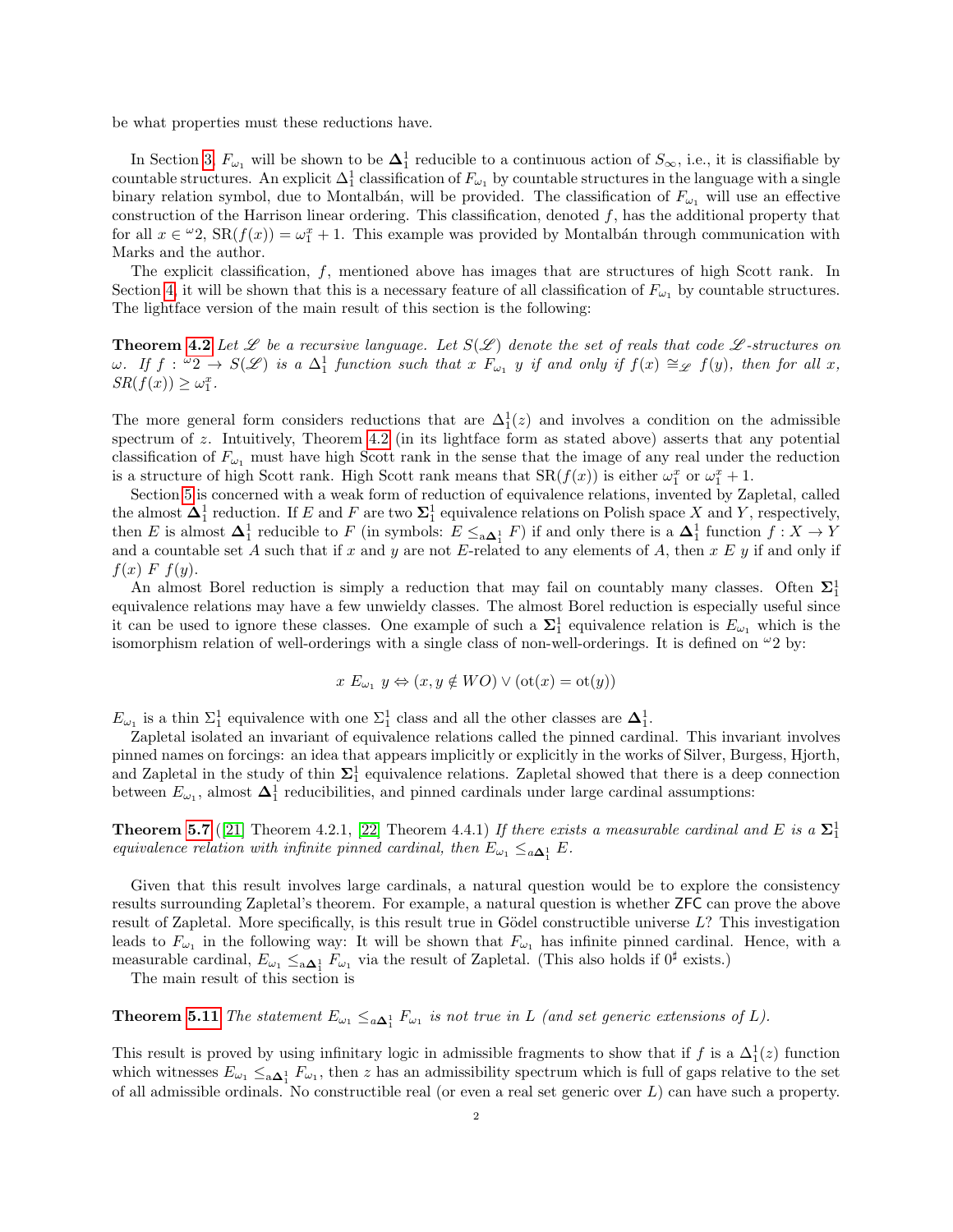The final section addresses a question of Sy-David Friedman using the techniques of the previous section. Essentially, the question is:

Question [6.3](#page-15-0) Is it possible that the isomorphism relation of a counterexample to Vaught's conjecture is  $\Delta_1^1$ bireducible to  $F_{\omega_1}$ ?

The main result of this final section is:

**Theorem [6.9](#page-17-0)** In L (and set generic extensions of  $L$ ), no isomorphism relation of a counterexample to Vaught's conjecture can be  $\Delta_1^1$  reducible to  $F_{\omega_1}$ .

This yields a negative answer to Friedman's question in L and set generic extensions of L.

The author would like to acknowledge and thank Sy-David Friedman, Su Gao, Alexander Kechris, Andrew Marks, and Antonio Montalb´an for very helpful discussions and comments about what appears in this paper.

### 2. Admissibility and Infinitary Logic

<span id="page-2-0"></span>The reader should refer to [\[2\]](#page-18-4) for definitions and further details about admissibility.

Let  $\in$  denote a binary relation symbol. Let L be a language such that  $\in \in \mathcal{L}$ . KP<sub>L</sub> denotes Kripke-Platek Set Theory in the language  $\mathscr L$  with  $\dot{\in}$  serving as the distinguished membership symbol. The  $\mathscr L$ subscript will usually be concealed.  $KP + INF$  is  $KP$  augmented with the axiom of infinity.

**Definition 2.1.** Let L be a language containing  $\in$ . A L-structure  $\mathcal{A} = (A, \in^{\mathcal{A}}, ...)$  is an *admissible set* if and only if  $\mathcal{A} \models$  KP, A is a transitive set, and  $\dot{\in}^{\mathcal{A}} = \in \restriction A$ .

If A is an admissible set, then  $o(A) = A \cap ON$ .

An ordinal  $\alpha$  is an *admissible ordinal* if and only if there is an admissible set A such that  $\alpha = o(\mathcal{A})$ . More generally, if  $x \in \omega_2$ , an ordinal  $\alpha$  is x-admissible if and only if there is an admissible set A such that  $x \in A$ and  $\alpha = o(\mathcal{A}).$ 

The *admissibility spectrum* of x is  $\Lambda(x) = {\alpha : \alpha$  is an x-admissible ordinal.

**Definition 2.2.** For  $x \in \omega^2$ , let  $\mathcal{H} \mathcal{Y} \mathcal{P}(x)$  denote the  $\subseteq$ -smallest admissible set containing x.

**Definition 2.3.** If  $x \in \omega_2$ , let  $\omega_1^x = \min(\Lambda(x))$ .

<span id="page-2-2"></span>**Proposition 2.4.** The function  $(\alpha, x) \to L_{\alpha}(x)$ , where  $\alpha \in ON$  and x is a set, is a  $\Sigma_1$  function in KP. In fact, it is  $\Delta_1$ .

*Proof.* See [\[2\]](#page-18-4), Chapter II, Section 5 - 7. Also note that the function is defined on a  $\Delta_1$  set.

<span id="page-2-1"></span>**Proposition 2.5.** If A is an admissible set with  $x \in A$  and  $\alpha = o(A)$ , then  $L_{\alpha}(x)$  is an admissible set. In fact,  $L_{\alpha}(x)$  is the  $\subseteq$ -smallest admissible set A such that  $x \in A$  and  $o(A) = \alpha$ .

In particular, if  $\alpha$  is an x-admissible ordinal, then  $L_{\alpha}(x)$  is an admissible set.

*Proof.* See [\[2\]](#page-18-4), Theorem II.5.7.

**Proposition 2.6.** If  $x \subseteq \omega$ , then  $\mathcal{H} \mathcal{Y} \mathcal{P}(x) = L_{\omega_1^x}(x)$ .

*Proof.* See [\[2\]](#page-18-4), Theorem II.5.9.  $\Box$ 

**Definition 2.7.** Let  $x \in \omega_2$ . Let  $HYP^x = \omega_2 \cap \mathcal{HYP}(x) = \omega_2 \cap L_{\omega_1^x}(x)$ .  $HYP^x$  is the set of all xhyperarithmetic reals.

In particular, x-hyperarithmetic reals are exactly those reals that appear in all admissible sets containing x.

Next, the relevant aspects of first order infinitary logic and admissible fragments will be reviewed. The detailed formalization can be found in [\[2\]](#page-18-4), Chapter III.

**Definition 2.8.** Let  $\mathscr L$  denote a first order language (a set of constant, relation, and function symbols). Fix a  $\Delta_1$  class  $\{v_\alpha : \alpha \in \text{ON}\}\,$ , which will represent variables.  $\mathscr{L}_{\omega\omega}$  denotes the collection of finitary  $\mathscr{L}\text{-formulas}$ using variables from  $\{v_i : i < \omega\}$ .  $\mathscr{L}_{\infty \omega}$  denotes the collection of all infinitary formulas with finitely many free variables.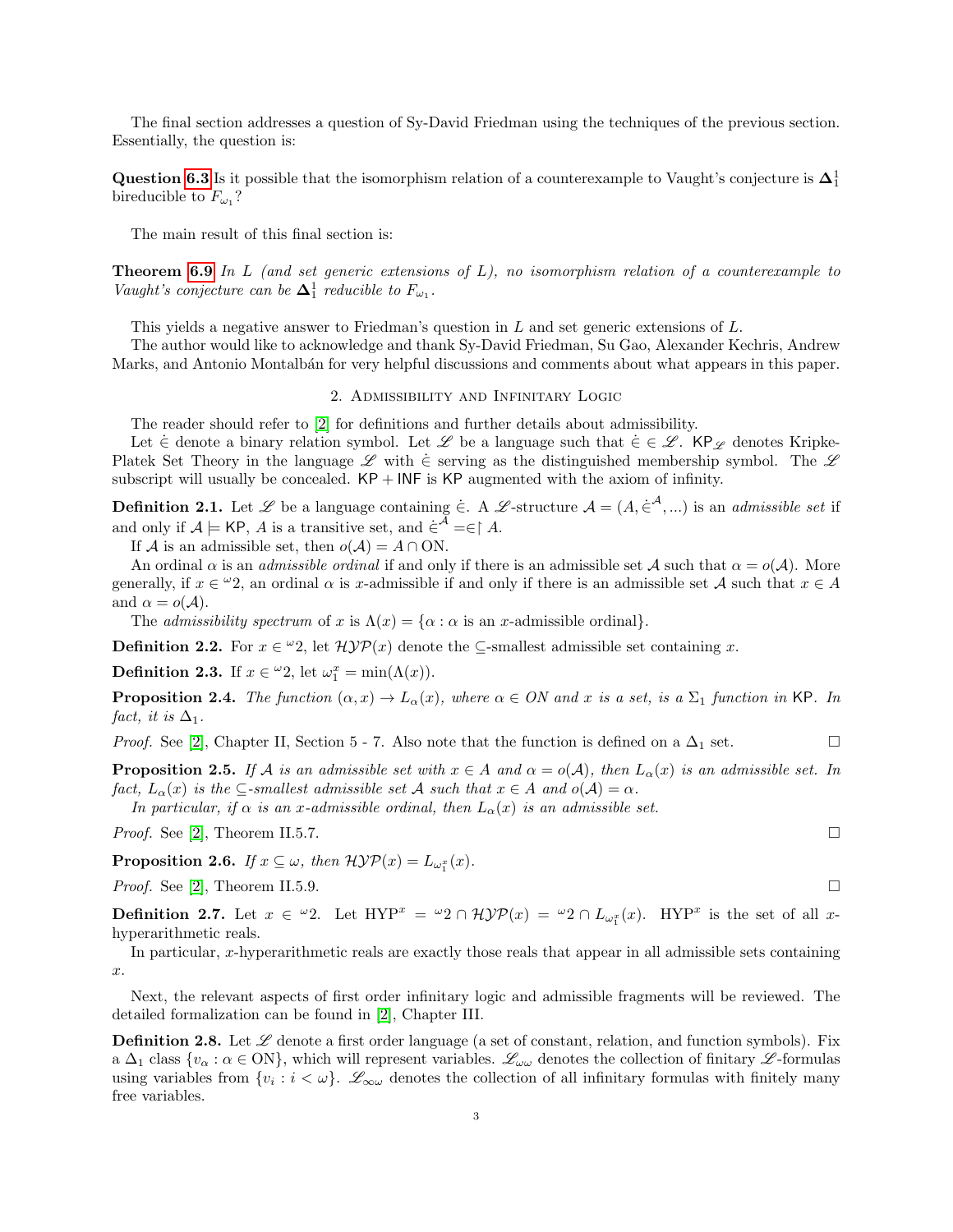**Proposition 2.9.** In KP + INF,  $\mathcal{L}_{\omega\omega}$  is a set. In KP,  $\mathcal{L}_{\infty\omega}$  is a  $\Delta_1$  class.

*Proof.* See [\[2\]](#page-18-4), Proposition III.1.4 and page 81.

<span id="page-3-3"></span>**Proposition 2.10.** (KP) " $M \models_{\mathscr{L}} \varphi(\bar{x})$ " as a relation on the language  $\mathscr{L}$ ,  $\mathscr{L}$ -structure M, infinitary  $\mathscr{L}$ -formula  $\varphi$ , and tuple  $\bar{x}$  of M is equivalent to a  $\Delta_1$  predicate.

*Proof.* See [\[2\]](#page-18-4), pages 82-83.

**Definition 2.11.** Let  $\mathscr L$  be a language. Let  $\mathcal A$  be an admissible set such that  $\mathscr L$  is  $\Delta_1$  definable in  $\mathcal A$ . The admissible fragment of  $\mathscr{L}_{\infty\omega}$  given by A, denoted  $\mathscr{L}_{\mathcal{A}}$ , is defined as

$$
\mathscr{L}_{\mathcal{A}} = \{ \varphi \in A : \varphi \in L_{\infty \omega} \} = \{ \varphi \in A : \mathcal{A} \models \varphi \in L_{\infty \omega} \}
$$

The last equivalence follows from  $\Delta_1$  absoluteness.

**Definition 2.12.** Let  $\mathscr L$  be a language consisting of a binary relation  $\in$ . Let M be a  $\mathscr L$ -structure such that  $(M, \dot{\in}^{\mathcal{M}})$  satisfies extensionality. Define WF( $\mathcal{M}$ ) as the substructure consisting of the well-founded elements of M. WF( $\mathcal{M}$ ) is called the well-founded part of  $\mathcal{M}$ .

 $\mathcal M$  is called *solid* if and only if  $WF(\mathcal M)$  is transitive.

Remark 2.13. The notion of solid comes from Jensen's [\[9\]](#page-18-5). Every structure has an isomorphic solid model that is obtained by Mostowski collapsing the well-founded part.

The notion of solidness is mostly a convenience: In our usage,  $\omega \subseteq M$ . Therefore, Mostowski collapsing will not change reals. Transitivity is desired due to the definition of admissibility and in order to apply familiar absoluteness results. Rather than having to repeatedly Mostowski collapse  $WF(\mathcal{M})$  and mention reals are not moved, one will just assume the well-founded part is transitive by demanding  $\mathcal M$  is solid.

<span id="page-3-2"></span>**Lemma 2.14.** (Truncation Lemma) If  $M \models$  KP, then  $WF(M) \models$  KP. In particular, if M is a solid model, then  $WF(\mathcal{M})$  is an admissible set.

*Proof.* See [\[2\]](#page-18-4), II.8.4.

The following is the central technique used in the paper:

<span id="page-3-1"></span>**Theorem 2.15.** (Solid Model Existence Theorem) Let A be a countable admissible set. Let  $\mathscr L$  be a language which is  $\Delta_1$  definable over A and contains a binary relation symbol  $\in$  and constant symbols  $\bar{a}$  for each  $a \in A$ . Let T be a consistent L-theory in the countable admissible fragment  $\mathscr{L}_A$ , be  $\Sigma_1$  definable over  $\mathscr{A}$ , and contains the following:

 $(i)$  KP

(ii) For each  $a \in A$ , the sentence  $(\forall v)(v \in \bar{a} \Leftrightarrow \bigvee_{z \in a} v = \bar{z}).$ 

Then there exists a solid £-structure B such that  $\mathcal{B} \models T$  and  $ON \cap B = ON \cap A$ .

*Proof.* See [\[5\]](#page-18-6) and also see [\[9\]](#page-18-5), Section 4, Lemma 11.

<span id="page-3-0"></span>**Theorem 2.16.** (Sacks' Theorem) If  $\alpha > \omega$  is an admissible ordinal, then there exists some  $x \in \mathcal{Q}$  such that  $\alpha = \omega_1^x$ .

Let  $z \in \omega$  2. If  $\alpha \in \Lambda(z) \cap \omega_1$ , then there exists  $y \in \omega$  2 with  $\omega_1^y = \alpha$  and  $z \leq_T y$ .

Proof. See [\[18\]](#page-18-7), Corollary 3.16. The following proof is similar to [\[9\]](#page-18-5), Section 4, Lemma 10. The second statement will be proved below:

Since  $\alpha \in \Lambda(z)$ , let A be an admissible set such that  $z \in A$  and  $o(\mathcal{A}) = \alpha$ . (For example,  $\mathcal{A} = L_{\alpha}(z)$  by Proposition [2.5.](#page-2-1))

Let  $\mathscr L$  be a language consisting of the following:

(I) A binary relation symbol  $\dot{\in}$ .

(II) Constant symbols  $\bar{a}$  for each  $a \in A$ .

(III) One other distinguished constant symbol  $\dot{c}$ .

The elements of L can be appropriately coded as elements of A so that L is  $\Delta_1$  definable over A.

Let T be a theory in the countable admissible fragment  $\mathscr{L}_\mathcal{A}$  consisting of the following:

 $(i)$  KP

(ii) For each  $a \in A$ ,  $(\forall v)(v \in \bar{a} \Leftrightarrow \bigvee_{z \in a} v = \bar{z}).$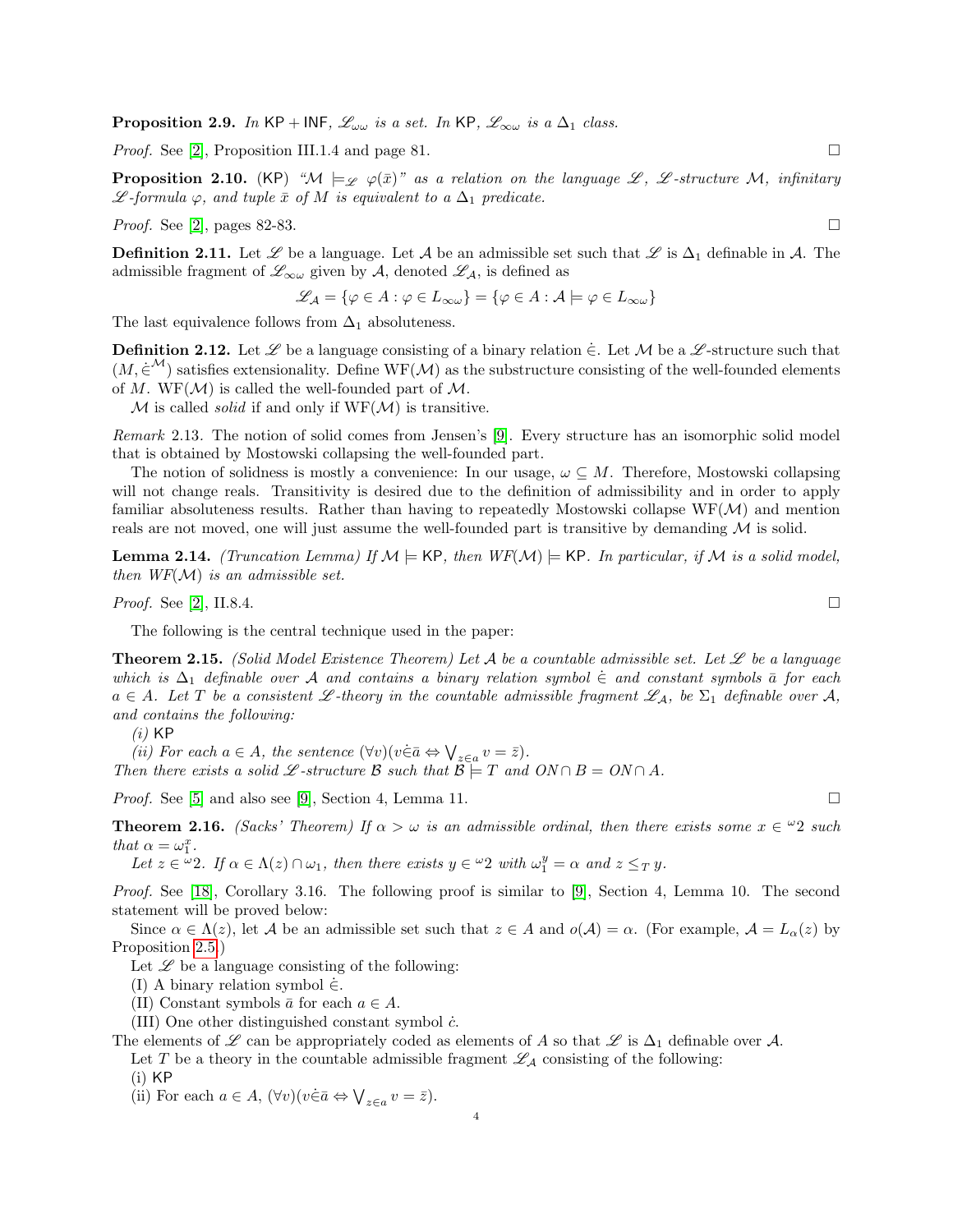(iii)  $\dot{c} \subseteq \bar{\omega}$ .

(iv) For each ordinal  $\sigma \in \alpha$ , " $\bar{\sigma}$  is not admissible relative to  $\ddot{c}$ ". More formally, " $L_{\bar{\sigma}}(\dot{c}) \not\models \textsf{KP} + \textsf{INF}$ ". (v)  $\bar{z} \leq_T \dot{c}$ .

T can be coded as a class in A in such a way that it is  $\Sigma_1$  in A. T is consistent: Find any  $u \in \mathcal{Q}$  which codes an ordinal greater than  $\alpha$ . Let  $c = u \oplus z$ . Consider the following L-structure M: The universe M is  $H_{\aleph_1}$ . For each  $a \in \mathcal{A}$ ,  $\bar{a}^{\mathcal{M}} = a$ . (Since A is countable and transitive,  $A \in H_{\aleph_1}$ .)  $\in^{\mathcal{M}} = \infty$   $H_{\aleph_1}$ .  $\dot{c}^{\mathcal{M}} = c$ . M clearly satisfy (i), (ii), (iii), and (v). For (iv), suppose there is an  $\sigma < \alpha$  such that  $L_{\sigma}(c) \models$  KP. Since  $c \in L_{\sigma}(c)$  and  $L_{\sigma}(c) \models$  KP,  $u \in L_{\sigma}(c)$  because  $c = u \oplus z$ . Since the Mostowski collapse map is a  $\Sigma_1$  definable function in KP, if reals code binary relations in the usual way, then KP proves the existence of  $ot(u)$ . Thus  $\text{ot}(u) \in L_{\sigma}(c)$ . However,  $\text{ot}(u) > \alpha > \sigma$ . Contradiction. It has been shown that M also satisfy (iv). T is consistent.

The Solid Model Existence Theorem (Theorem [2.15\)](#page-3-1) implies there is a solid  $\mathscr{L}$ -structure  $\mathscr{B}$  = T such that ON  $\cap$  B = ON  $\cap$  A =  $\alpha$ . Let  $y = c^{3}$ . The claim is that  $\omega_1^y = \alpha$ . By Lemma [2.14,](#page-3-2) WF(B) is an admissible set containing y and z.  $o(WF(\mathcal{B})) = ON \cap WF(\mathcal{B}) = ON \cap B = ON \cap A = \alpha$ . Thus  $\omega_1^y \leq \alpha$ . Now suppose that  $\omega_1^y < \alpha$ . In V,  $L_{\omega_1^y}(y) \models$  KP. Since the function  $(\alpha, x) \mapsto L_{\alpha}(x)$  is  $\Delta_1$  (by Proposition [2.4\)](#page-2-2) and the satisfaction relation is  $\Delta_1$  (by Proposition [2.10\)](#page-3-3), by  $\Delta_1$  absoluteness between the transitive sets WF(B) and V, one has  $WF(B) \models L_{\omega_1^y}(y) \models \textsf{KP}$ . Again by absoluteness of  $\Delta_1$  formulas between the transitive (in the sense of  $\mathcal{B}$ ) sets WF( $\mathcal{B}$ ) and  $\mathcal{B}, \mathcal{B} \models L_{\omega_1^y}(y) \models \mathsf{KP}$ . Letting  $\sigma = \omega_1^y < \alpha, \mathcal{B} \models L_{\bar{\sigma}}(c) \models \mathsf{KP}$ . This contradicts  $\mathcal{B} \models T$ . A similar absoluteness argument shows that  $z \leq_T y$ .

Remark 2.17. This proof of Sacks theorem is the basic template for several other arguments throughout the paper. This proof will be frequently referred.

Next, various aspects of the Scott analysis will be reviewed. Since there are some minor variations among the definitions of Scott rank, Scott sentences, canonical Scott sentences, etc., these will be provided below. See [\[16\]](#page-18-8), page 57-60 or [\[17\]](#page-18-9) for more information.

<span id="page-4-0"></span>**Definition 2.18.** Let L be a language. Define the binary relation  $(M, a) \sim_{\alpha} (N, b)$  where  $\alpha \in \mathcal{O}N$ ,  $\underline{a} \in \langle M, \text{ and } \underline{b} \in \langle M, \text{ and } \underline{b} \rangle$  as follows:

(i)  $(\mathcal{M}, \underline{a}) \sim_0 (\mathcal{N}, \underline{b})$  if and only if for all atomic  $\mathscr{L}$ -formulas  $\varphi, \mathscr{M} \models \varphi(\underline{a})$  if and only if  $\mathcal{N} \models \varphi(\underline{b})$ .

(ii) If  $\alpha$  is a limit ordinal, then  $(M, \underline{a}) \sim_{\alpha} (N, \underline{b})$  if and only if for all  $\beta < \alpha$ ,  $(M, \underline{a}) \sim_{\beta} (N, \underline{b})$ .

(iii) If  $\alpha = \beta + 1$ , then  $(\mathcal{M}, \underline{a}) \sim_{\alpha} (\mathcal{N}, \underline{b})$  if and only if for all  $c \in M$ , there exists a  $d \in N$  such that  $(\mathcal{M}, \underline{a}, c) \sim_{\beta} (\mathcal{N}, \underline{b}, d)$  and for all  $d \in \mathcal{N}$ , there exists a  $c \in \mathcal{M}$  such that  $(\mathcal{M}, \underline{a}, c) \sim_{\beta} (\mathcal{N}, \underline{b}, d)$ .

Let M be a L-structure and  $\underline{a} \in {}^k M$  for some  $k \in \omega$ . For  $\alpha \in \text{ON}$ , the  $\mathscr{L}_{\infty \omega}$  formula  $\Phi_{\underline{a},\alpha}^{\mathcal{M}}(\underline{v})$  (in variables  $\underline{v}$  such that  $|\underline{v}| = k$ ) is defined as follows:

(I) Let X be the set of all atomic and negation atomic L-formulas with free variables  $\underline{v}$  such that  $|\underline{v}| = k$ which holds of <u>a</u>. Let  $\Phi_{\underline{a},0}^{\mathcal{M}}(\underline{v}) = \bigwedge X$ .

(II) If  $\alpha$  is a limit ordinal, let  $X = {\Phi^{\mathcal{M}}_{a,\beta}(\underline{v}) : \beta < \alpha}$ . Let  $\Phi^{\mathcal{M}}_{\underline{a},\alpha}(\underline{v}) = \bigwedge X$ .

(III) If  $\alpha = \beta + 1$ , then let  $X = \{(\exists w)\Phi_{\underline{ab},\beta}^{\mathcal{M}}(\underline{v},w) : b \in M\}$  and  $Y = \{\Phi_{\underline{ab},\beta}^{\mathcal{M}}(\underline{v},w) : b \in M\}$ . Then let  $\Phi_{\underline{a},\alpha}^{\mathcal{M}}(\underline{v}) = \bigwedge X \wedge (\forall w) \bigvee Y.$ 

For M, a L-structure, and  $\underline{a} \in {}^k M$  (for some k), define  $\rho(\mathcal{M}, \overline{a})$  to be the least  $\alpha \in ON$  such that for all  $\underline{b} \in {}^k M$ ,  $(\mathcal{M}, \underline{a}) \sim_\alpha (\mathcal{M}, \underline{b})$  if and only if for all  $\beta$ ,  $(\mathcal{M}, \underline{a}) \sim_\beta (\mathcal{M}, \underline{b})$ .

Define  $SR(\mathcal{M}) = \sup \{ \rho(\mathcal{M}, \underline{a}) + 1 : \underline{a} \in \langle^{\omega} M \}$ . Define  $R(\mathcal{M}) = \sup \{ \rho(\mathcal{M}, \underline{a}) : \underline{a} \in \langle^{\omega} M \}$ . Let  $\alpha = R(\mathcal{M})$ . Let

$$
X = \{ (\forall \overline{v}) (\Phi_{\underline{a},\alpha}^{\mathcal{M}}(\underline{v}) \Rightarrow \Phi_{\underline{a},\alpha+1}^{\mathcal{M}}(\underline{v})) : \underline{a} \in {}^{<\omega}M \}
$$
  

$$
CSS(\mathcal{M}) = \Phi_{\emptyset,\alpha}^{\mathcal{M}} \wedge \bigwedge X
$$

 $\text{CSS}(\mathcal{M})$  is the canonical Scott sentence of M.  $\text{SR}(\mathcal{M})$  is the Scott rank of M.

The following are well-known results. Usually, a careful inspection of the proof indicates what can be done in  $KP + INF$  or ZFC.

**Proposition 2.19.** The relation  $\sim$  is equivalent to a  $\Delta_1$  formula over KP + INF.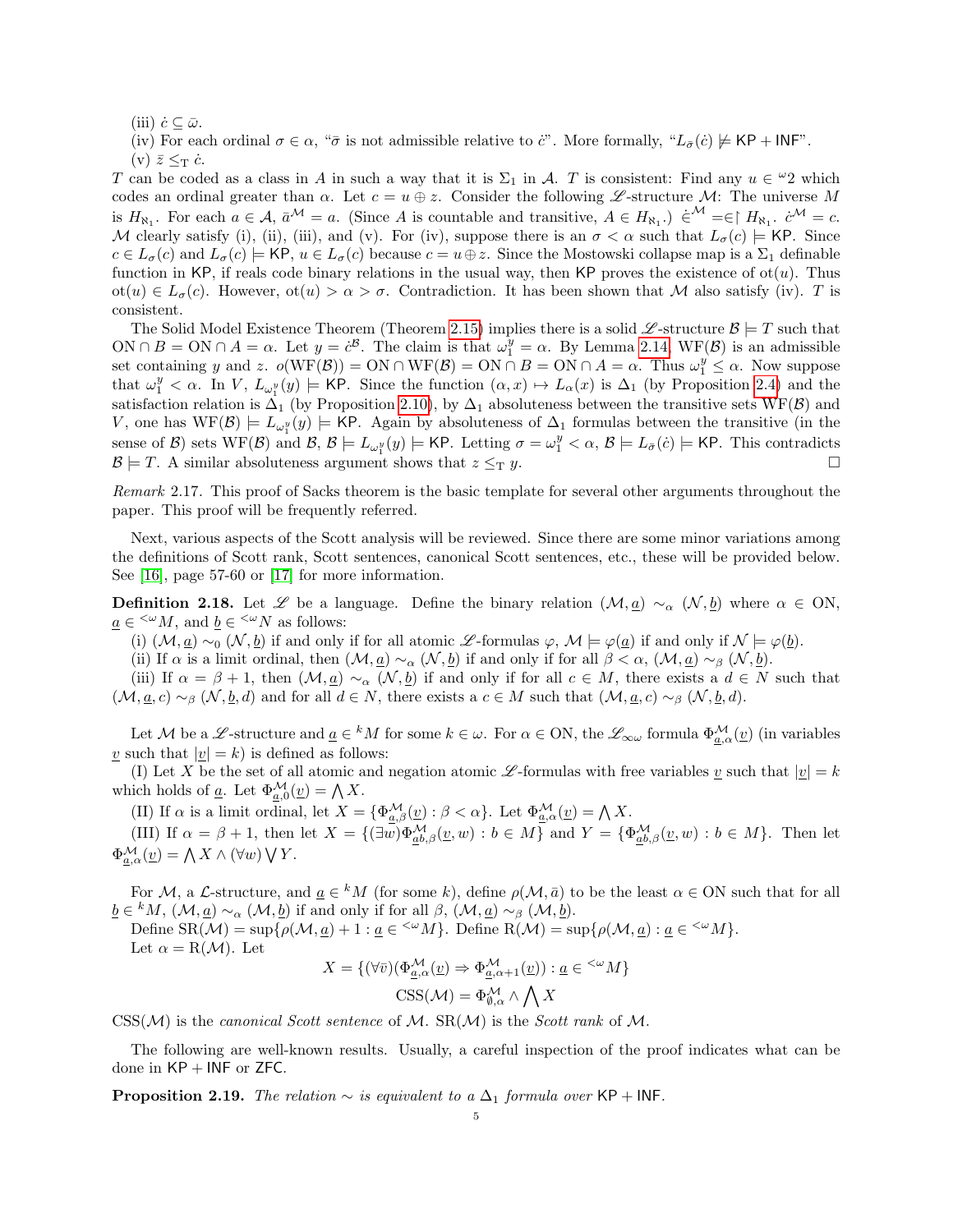*Proof.* It can be defined by  $\Sigma$ -recursion.

<span id="page-5-4"></span>**Proposition 2.20.** Let A be an admissible set such that  $A \models \mathsf{INF}$ . Let  $\mathscr{L} \in A$  be a language. Let  $\mathcal{M} \in A$ range over L -structure, a range over elements of  $\leq^{\omega} M$ , and  $\alpha$  range over  $ON \cap A$ . Then the function  $f(\mathcal{M}, \underline{a}, \alpha) = \Phi_{a,\alpha}^{\mathcal{M}}(\underline{v})$  is  $\Delta_1$  definable in A.

In particular, if  $R(\mathcal{M}) \in A$ , then  $CSS(\mathcal{M}) \in A$ .

*Proof.* It can be defined by  $\Sigma$ -recursion.

<span id="page-5-0"></span>**Proposition 2.21.** (KP + INF) Let  $\mathscr L$  be a language. Let M and N be  $\mathscr L$ -structures,  $\underline{a} \in {}^k M$ ,  $\underline{b} \in {}^k N$  for some  $k \in \omega$ , and  $\alpha \in ON$ . Then  $(\mathcal{M}, \underline{a}) \sim_{\alpha} (\mathcal{N}, \underline{b})$  if and only if  $\mathcal{N} \models \Phi_{a,\alpha}^{\mathcal{M}}(\underline{b})$ .

*Proof.* This is proved by induction. See [\[16\]](#page-18-8), Lemma 2.4.13.

**Proposition 2.22.** (KP + INF) If  $(M, \underline{a}) \equiv_{\mathscr{L}_{\infty}(\omega)} (N, \underline{b})$ , then for all  $\alpha$ ,  $(M, \underline{a}) \sim_{\alpha} (N, \underline{b})$ .

*Proof.*  $M \models \varphi_{\underline{a},\alpha}(\underline{a})$ . So  $\mathcal{N} \models \varphi_{\underline{a},\alpha}(\underline{b})$ . By Proposition [2.21,](#page-5-0)  $(\mathcal{M}, \underline{a}) \sim_{\alpha} (\mathcal{N}, \underline{b})$ .

**Definition 2.23.** Let  $\mathscr L$  be a language. Let  $\varphi$  be a formula of  $L_{\infty\omega}$ . The quantifier rank of  $\varphi$ , denoted  $qr(\varphi)$ , is defined as follows:

(i)  $\text{qr}(\varphi) = 0$  if  $\varphi$  is an atomic formula.

(ii)  $\text{qr}(\neg \varphi) = \text{qr}(\varphi)$ .

(iii)  $\text{qr}(\bigwedge X) = \text{qr}(\bigvee X) = \text{sup}\{\text{qr}(\psi) : \psi \in X\}.$ 

(iv) 
$$
qr(\exists v\varphi) = qr(\forall v\varphi) = qr(\varphi) + 1.
$$

**Proposition 2.24.** The relation " $qr(\varphi) = \alpha$ " is  $\Delta_1$  definable in KP + INF.

*Proof.* It can be defined by  $\Sigma$ -recursion.

<span id="page-5-1"></span>**Proposition 2.25.** (KP + INF) Let  $\mathscr L$  be a language. M, N be  $\mathscr L$ -structures.  $\underline{a} \in {}^k M$  and  $\underline{b} \in {}^k N$  for some  $k \in \omega$ . Then for all  $\alpha \in ON$ ,  $(\mathcal{M}, \underline{a}) \sim_{\alpha} (\mathcal{N}, \underline{b})$  if and only if for all  $\varphi$  with  $qr(\varphi) \leq \alpha$ ,  $\mathcal{M} \models \varphi(\underline{a})$  if and only if  $\mathcal{N} \models \varphi(\underline{b})$ .

*Proof.* This is proved by induction.  $\square$ 

<span id="page-5-2"></span>**Proposition 2.26.** (ZF) Let L be some language. Let M and N be L-structures. Suppose A is an admissible set with  $\mathscr{L}, \mathcal{M}, \mathcal{N} \in A$ . Then  $\mathcal{A} \models \mathcal{M} \equiv_{\mathscr{L}_{\infty\omega}} \mathcal{N}$  if and only if  $\mathcal{M} \equiv_{\mathscr{L}_{\infty\omega}} \mathcal{N}$ .

*Proof.* See [\[17\]](#page-18-9), Theorem 1.3.

Remark 2.27. A common phenomenon is that certain properties are reflected between appropriate admissible sets and the true universe. A useful observation is that if such a property holds from the point of view of an admissible set then it is true in the universe. The above proposition asserts that infinitary elementary equivalence is such a property.

Another familiar example is the effective boundedness theorem. Suppose  $\varphi : WO \to \omega_1$  is a  $\Pi_1^1$  rank. Let  $B \subseteq WO$  be  $\Sigma_1^1$ . Let A be a countable admissible set containing the parameters used to define B. Inside of A,  $\varphi(B)$  is bounded by  $o(\mathcal{A})$ . A priori, the true bound on  $\varphi(B)$  may be higher as the true universe has more countable ordinals and more members of B. However, the effective boundedness theorem asserts that in fact, in the true universe,  $\varphi(B)$  is bounded by  $o(\mathcal{A})$ .

The following proposition with an included proof shows countable admissible sets can also be used to produce true bounds on the Scott rank.

<span id="page-5-3"></span>**Proposition 2.28.** Let  $\mathcal{L}$  be a countable language and M be a countable  $\mathcal{L}$ -structure. One may identify M as a real by associating it with an isomorphic structure on  $\omega$ . If A is an admissible set with  $\mathscr{L}, \mathcal{M} \in A$ , then  $R(\mathcal{M}) \leq ON \cap A$ . In particular,  $R(\mathcal{M}) \leq \omega_1^{\mathcal{M}}$  and  $SR(\mathcal{M}) \leq \omega_1^{\mathcal{M}} + 1$ .

Proof. See [\[17\]](#page-18-9), Corollary 1.

Fix an admissible set A as above. Let  $\gamma = \text{ON} \cap A$ . It suffices to show that  $R(M) \leq \gamma$ . Suppose not. Then there exists  $\underline{a}$  and  $\underline{b}$  such that for all  $\alpha < \gamma$ ,  $(\mathcal{M}, \underline{a}) \sim_{\alpha} (\mathcal{M}, \underline{b})$  but  $(\mathcal{M}, \underline{a}) \not\sim_{\beta} (\mathcal{M}, \underline{b})$  for some  $\beta > \gamma$ . By  $\Delta_1$ -absoluteness and Proposition [2.25,](#page-5-1)  $A \models (\mathcal{M}, \underline{a}) \equiv_{\mathscr{L}_{\infty\omega}} (\mathcal{M}, \underline{b})$ . Thus by Proposition [2.26,](#page-5-2)  $(\mathcal{M}, \underline{a}) \equiv_{\mathscr{L}_{\infty,\omega}} (\mathcal{M}, \underline{b})$ . However,  $(\mathcal{M}, \underline{a}) \not\sim_{\beta} (\mathcal{M}, \underline{b})$  implies  $\mathcal{M} \models \Phi^{\mathcal{M}}_{\underline{a},\beta}(\underline{a})$  and  $\mathcal{M} \not\models \Phi^{\mathcal{M}}_{\underline{a},\beta}(\underline{b})$  by Proposition [2.21.](#page-5-0) This shows  $(\mathcal{M}, \underline{a}) \not\equiv_{\mathscr{L}_{\infty\omega}} (\mathcal{M}, \underline{b})$ . Contradiction.  $(\mathcal{M}, \underline{b})$ . Contradiction.

$$
\overline{a}
$$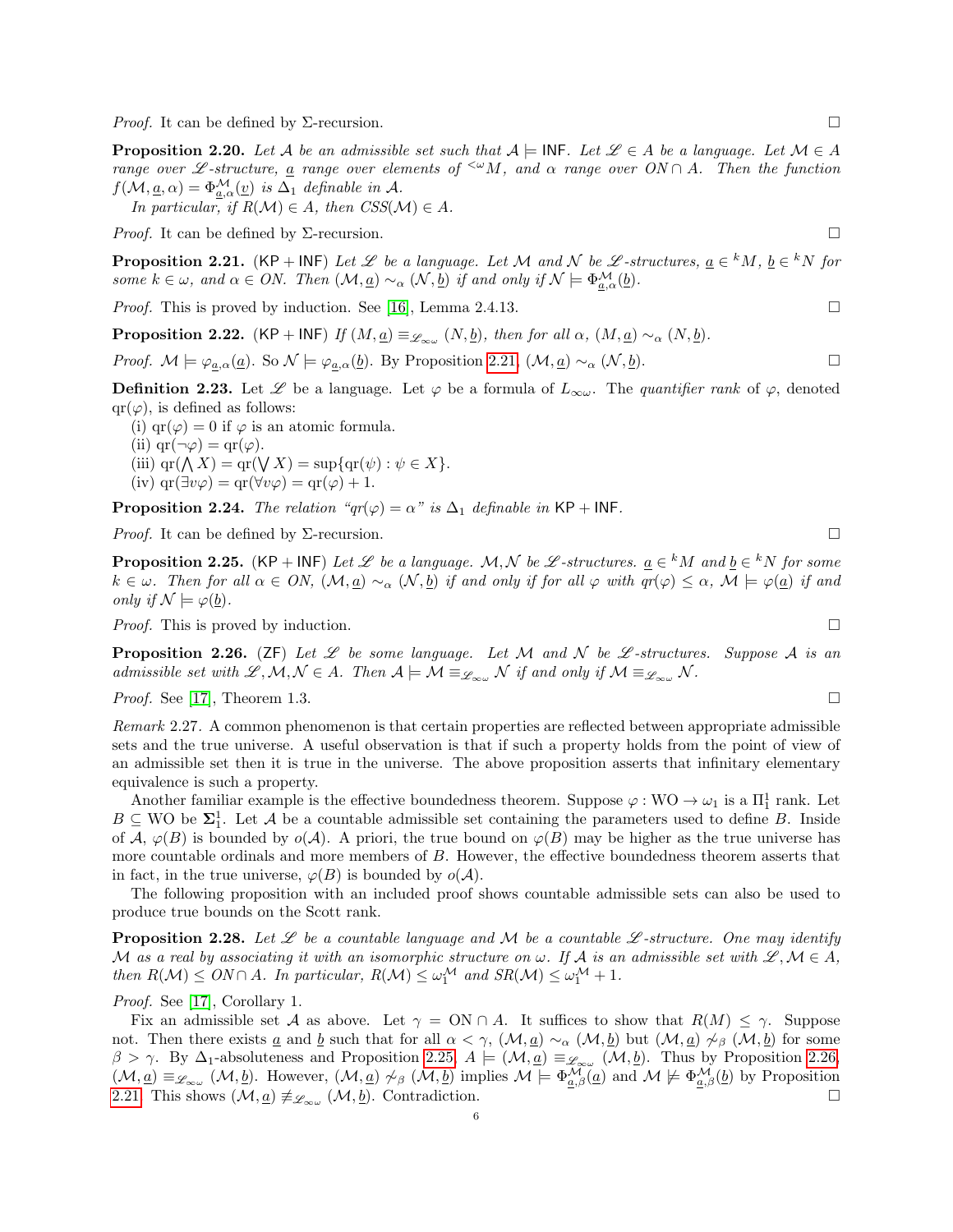**Definition 2.29.** Let  $\mathscr L$  be a language. Let M be a  $\mathscr L$ -structure.  $\varphi$  is a Scott sentence if and only if for all L -structures N and  $M, N \models \varphi$  and  $M \models \varphi$  implies  $M \equiv_{\mathscr{L}_{\infty} \omega} N$ .

<span id="page-6-0"></span>**Theorem 2.30.** (ZFC) Let  $\mathscr L$  be a language. Let M be a countable  $\mathscr L$ -structure. Then there exists a  $L_{\infty\omega}$ -sentence  $\varphi$  such that for all countable L-structure  $\mathcal{N}, \mathcal{N} \cong_{\mathscr{L}} \mathcal{M}$  if and only if  $\mathcal{N} \models \varphi$ . In fact,  $\varphi$  can be chosen to be  $CSS(\mathcal{M})$ .

(KP + INF) If  $\varphi$  is a Scott sentence for a countable structure M, then for all countable N,  $\mathcal{N} \models \varphi$  if and only if  $\mathcal{N} \cong \varphi \mathcal{M}$ .

Proof. Observe the first statement asserts that there exists a sentence such that whenever a countable structure satisfies this sentence, there exists an isomorphism between it and  $M$ . The existence of this sentence requires working beyond  $KP + INF$ . The second statement asserts that  $KP + INF$  can prove that if a Scott sentence happens to exist, then for any countable structure satisfying this sentence, there is an isomorphism between it and M.

This is the Scott's isomorphism theorem. See [\[16\]](#page-18-8), Theorem 2.4.15 for a proof. The results in  $\mathsf{KP} + \mathsf{INF}$ follows essentially the same proof with the assistance of some of the above propositions proved in  $KP + INF$ .

**Definition 2.31.** Let  $\mathscr L$  be a countable language. Let  $S(\mathscr L)$  denote the set of all  $\mathscr L$ -structures on  $\omega$ .

**Definition 2.32.** Let  $\dot{\in}$  be a binary relation symbol. Let S<sup>\*</sup> denote the subset of  $S(\{\dot{\in}\})$  consisting of  $\omega$ -models of KP + INF.

**Proposition 2.33.** Let  $\{\phi_e : e \in \omega\}$  be a recursive enumeration of  $\{\dot{\in}\}_\omega$ -formulas. The relation on  $x \in S(\{\in\})$  and  $e \in \omega$  asserting " $x \models \phi_e$ " is  $\Delta_1^1$ . Also  $S^*$  is  $\Delta_1^1$ .

*Proof.* See [\[13\]](#page-18-10), pages 14-16 for relevant definitions and proofs.  $\square$ 

<span id="page-6-2"></span>Remark 2.34. One can check that there is a  $\Delta_1^1$  function such that, given  $A \in S^*$  and  $n \in \omega$ , the function gives the element of A which A thinks is n. Using this, one can determine in a  $\Delta_1^1$  way whether  $A \in S^*$  thinks some  $x \in \omega_2$  exists. In the following, if  $A \in S^*$  and  $x \in \omega_2$ , the sentence " $x \in A$ " should be understood as this informally described  $\Delta_1^1$  relation.

<span id="page-6-1"></span>**Proposition 2.35.** Let  $\mathscr L$  be a recursive language. Let  $\varphi \in \mathcal{HYP}(x) \cap \mathscr L_{\infty \omega}$ . Then  $Mod(\varphi) = \{s \in S(\mathscr L) :$  $s \models_{\mathscr{L}} \varphi$  is  $\Delta_1^1(x)$ .

*Proof.* Note that  $s \in Mod(\varphi)$  if and only if

$$
(\exists A)(A \in S^* \land x \in A \land s \in A \land A \models s \models_{\mathscr{L}} \varphi)
$$

if and only if

$$
(\forall A)(A \in S^* \land x \in A \land s \in A) \Rightarrow A \models s \models_{\mathscr{L}} \varphi)
$$

These equivalences are established using the absoluteness of satisfaction. This shows that  $Mod(\varphi)$  is  $\Delta_1^1(x)$ . П

Remark 2.36. Later, the paper will be concerned with relating countable admissible sets and isomorphism of countable structures. The second statement of Theorem [2.30](#page-6-0) captures the essence of these types of arguments: Isomorphism of countable structures is reflected between the true universe and admissible sets which witness the countability of the relevant structures and possesses a Scott sentence for these structures.

The original arguments for some results of this paper used more directly the second statement of Theorem [2.30.](#page-6-0) The argument presented below is simpler using the Scott isomorphism theorem and Proposition [2.35](#page-6-1) but may conceal this essential idea.

Now to introduce the main equivalence relation of this paper:

**Definition 2.37.** Let  $F_{\omega_1}$  be the equivalence relation defined on  $\omega_2$  by x  $F_{\omega_1}$  y if and only if  $\omega_1^x = \omega_1^y$ .  $F_{\omega_1}$ is a  $\Sigma_1^1$  equivalence relation with all classes  $\mathbf{\Delta}_1^1$ .

The first claim from the above definition is well known and follows easily from the characterization of  $\omega_1^x$ as the supremum of the x-recursive ordinals. The next proposition implies each class is  $\Delta_1^1$ . There will be much to say later about the complexity of each  $F_{\omega_1}$ -equivalence class.

 $\Box$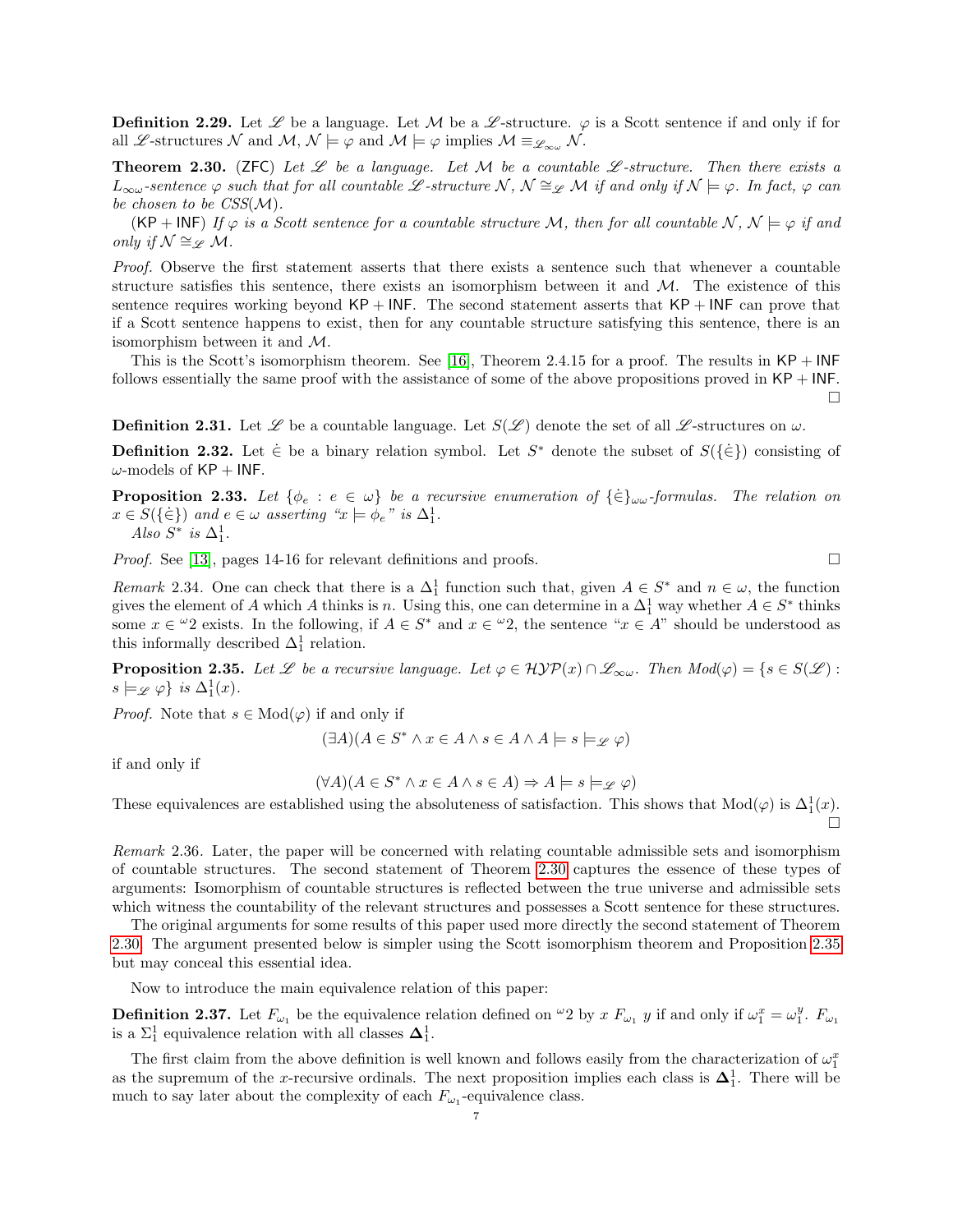<span id="page-7-4"></span>**Proposition 2.38.** Let  $\alpha$  be a countable admissible ordinal and  $z \in \alpha/2$  be such that  $\alpha < \omega_1^z$ . Then the set  $\{y \in \omega_2 : \omega_1^y = \alpha\}$  is  $\Delta_1^1(z)$ .

*Proof.* If u and v are reals coding linear orderings on  $\omega$ , then  $u \leq v$  means there exists an order preserving injective function f from the linear ordering coded by u to the linear ordering coded by  $v.\preceq$  is a  $\Sigma_1^1$  relation in the variables  $u$  and  $v$ .

Since  $\alpha < \omega_1^z$ , there exists some  $e \in \omega$  such that  $\{e\}^z$  is the characteristic function of a well-ordering isomorphic to  $\alpha$ . Let  $B = \{y \in \omega_2 : \alpha = \omega_1^y\}$ . Then

$$
y \in B \Leftrightarrow (\forall n) \Big( (\{n\}^y \in \text{WO} \Rightarrow \{n\}^y \preceq \{e\}^z) \Big) \wedge
$$

$$
(\forall k) (\exists j) (\{j\}^y \preceq \{e\}^z \wedge \{e\}^z \upharpoonright k \preceq \{j\}^y)
$$

B is  $\Sigma_1^1(z)$ . Also

 $y \notin B \Leftrightarrow (\exists j)(\forall n)(\{n\}^y \in \mathbb{W} \cup \Rightarrow (\{n\}^y \preceq \{e\}^z \upharpoonright j) \vee (\exists n)(\{n\}^y \in \mathbb{L} \cup \land \{n\}^y \preceq \{e\}^z \land \{e\}^z \preceq \{n\}^y)$ B is  $\Pi_1^1(z)$ . Hence B is  $\Delta_1^1$  $(z).$ 

### 3. Classifiable by Countable Structures

<span id="page-7-0"></span>**Definition 3.1.** Let  $x \in \omega$  2. A linear ordering R on  $\omega$  is an x-recursive x-pseudo-wellordering if and only if R is an x-recursive linear ordering on  $\omega$  which is not a wellordering but  $L_{\omega_1^x}(x) \models R$  is a wellordering, i.e. R has no x-hyperarithmetic descending sequences.

**Proposition 3.2.** (Harrison, Kleene) For all  $x \in \omega$ , there exists an x-recursive x-pseudo-wellordering.

Proof. See [\[10\]](#page-18-11) or [\[20\]](#page-18-12), III.2.1. A generalized form of this construction will be used below.

This can also be proved using Theorem [2.15](#page-3-1) and infinitary logic in admissible fragments. In the application of Theorem [2.15,](#page-3-1) Barwise compactness is used to show the consistency of the appropriate theory in the countable admissible fragment. See Nadel's proof given in [\[1\]](#page-18-13) VIII, Section 5.7 for more details.  $\square$ 

The following characterizes the order type of x-recursive x-pseudo-wellorderings:

<span id="page-7-3"></span>**Theorem 3.3.** (Harrison) Let R be a x-recursive x-pseudo-wellordering, then  $ot(R) = \omega_1^x(1+\eta) + \rho$  where  $\eta = \text{ot}(\mathbb{Q})$  and  $\rho < \omega_1^x$ .

*Proof.* See [\[8\]](#page-18-14) or [\[20\]](#page-18-12), Lemma III.2.2.

<span id="page-7-1"></span>**Proposition 3.4.** Recall if  $y \in \omega_2$ , then  $HYP^y = L_{\omega_1^y}(y) \cap \omega_2$ , the set of y-hyperarithmetic reals. The relation  $x \in HYP^y$  is a  $\Pi_1^1$  relation in the variable x and y.

*Proof.* This result is classical. A proof is given to illustrate some ideas from  $\omega$ -models of KP. The claim is that:

 $x \in \text{HYP}^y \Leftrightarrow (\forall A)((A \in S^* \land y \in A) \Rightarrow (x \in A))$ 

See Remark [2.34](#page-6-2) about what " $y \in A$ " should precisely mean. The latter part of the equivalence is  $\Pi_1^1$ . Hence the result follows from the claim.

To prove the claim:

(⇒) Suppose  $A \in S^*$ . Let  $n \in \omega$  be the representative of y in A. Since  $A \models$  KP, by Lemma [2.14](#page-3-2) (Truncation Lemma),  $WF(A) \models KP$ . Let  $\pi$  be the Mostowski collapse of  $WF(A)$  onto an admissible set B.  $y \in B$  since  $y = \pi(n)$ . Since  $x \in \text{HYP}^y$ , x is in every admissible set containing y.  $x \in B$ . Then  $\pi^{-1}(x)$ represents  $x$  in  $A$ .

( $\Leftarrow$ ) Recall  $\mathcal{H} \mathcal{Y} \mathcal{P}(y)$  is the smallest admissible set containing x and  $\omega$ . The domain of  $\mathcal{H} \mathcal{Y} \mathcal{P}(y)$  is  $L_{\omega_1^y}(y)$ . It is countable. Let  $\pi: L_{\omega_1^y}(y) \to \omega$  be any bijection. The bijection gives an element  $A \in S^*$  isomorphic to  $\mathcal{H} \mathcal{Y} \mathcal{P}(y)$ .  $\pi(y)$  represents y in A. There exists some  $n \in \omega$  such that n represents x in A, by the hypothesis. Then  $x \in L_{\omega_1^y}(y)$  since  $x = \pi^{-1}(n)$ .  $x \in \text{HYP}^y$ .

The following propositions use the ideas from [\[20\]](#page-18-12) III.1 and III.2.

<span id="page-7-2"></span>**Proposition 3.5.** There exists a recursive tree U on  $2 \times \omega$  such that for all  $x \in \mathcal{L}$ , U<sup>x</sup> has a path but has no x-hyperarithmetic paths.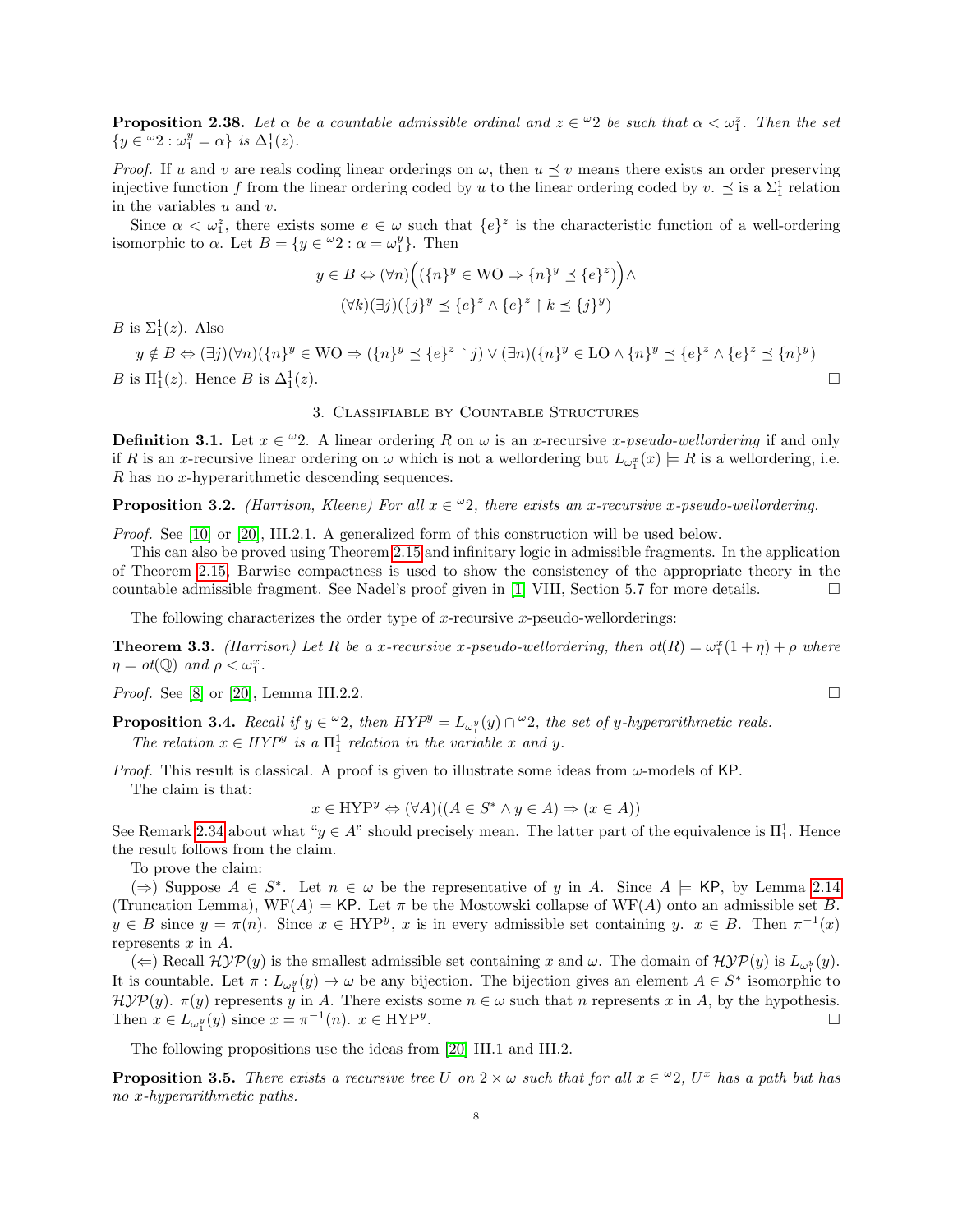*Proof.* By Proposition [3.4,](#page-7-1) there is a recursive tree V on  $2 \times 2 \times \omega$  such that  $x \notin HYP^y$  if and only if  $V^{(x,y)}$ is ill-founded. Define the relation  $\Phi$  on  $\omega_2 \times \omega_0$  by

$$
\Phi(y, f) \Leftrightarrow (\forall n)((f_0(n) = 0 \lor f_0(n) = 1) \land V(f_0 \restriction n, y \restriction n, f_1 \restriction n))
$$

where  $f_i(n) = f(\langle i, n \rangle)$ , for  $i = 0, 1$ .  $\Phi$  is  $\Pi_1^0$ . Let U be a recursive tree on  $2 \times \omega$  such that

$$
\Phi(y, f) \Leftrightarrow (\forall n)((y \restriction n, f \restriction n) \in U)
$$

For any y, if  $U^y$  has a path f, then  $\Phi(y, f)$ . Therefore,  $f_1 \in [V^{(f_0, y)}]$ .  $f_0 \notin HYP^y$ . So  $U^y$  can not have a y-hyperarithmetic path f, since otherwise  $f_0 \in \text{HYP}^y$ , which yields a contradiction. U<sup>y</sup> has a path: Let x be any real which is not in HYP<sup>y</sup>. [ $V^{(x,y)}$ ] is non-empty. Let  $g \in [V^{(x,y)}]$ . Let f be such that  $f_0 = x$  and  $f_1 = g$ . Then  $\Phi(y, f)$ .  $f \in [U^y]$ ].

**Definition 3.6.** The Kleene-Brouwer ordering  $\lt_{KB}$  is defined on  $\leq^{\omega} \omega$  as follows:  $s \lt_{KB} t$  if and only if

(i)  $t \preceq s$  and  $|t| < |s|$ 

or

(ii) If there exists an  $n \in \omega$  such that for all  $k < n$ ,  $s(k) = t(k)$  and  $s(n) < t(n)$ .

**Proposition 3.7.** Let T be a tree on  $\omega$ . T is wellfounded if and only if  $\lt k_B$  T is wellfounded. Moreover, if there is an x-hyperarithmetic infinite descending sequence in  $\lt k_{\text{B}}$  T, then there is an x-hyperarithmetic path through T.

*Proof.* If  $f \in [T]$ , then  $\{f \mid n : n \in \omega\}$  is an infinite descending sequence in  $\langle K \rangle$  T.

Let  $S = \{s_n \in \infty : n \in \omega\}$  be an x-hyperarithmetic descending sequence in  $\lt_{KB}$   $T$ . Define  $f \in \omega$  by

$$
f(n) = i \Leftrightarrow (\exists p)(\forall q \ge p)(s_q(n) = i)
$$

 $f \in [T]$  and f is  $\Sigma_2^0(S)$ . f is also x-hyperarithmetic.

Now to produce a classification of  $F_{\omega_1}$  by countable structures. The idea will be to send x to an x-Harrison linear ordering. Using Proposition [3.5](#page-7-2) and applying the Kleene-Brouwer ordering, one can obtain a function g such that  $g(x)$  is an x-recursive x-pseudo-wellordering. Now suppose  $\omega_1^x = \omega_1^y$ . Let  $\alpha$  denote this admissible ordinal. By Theorem [3.3,](#page-7-3)  $\text{ot}(g(x)) = \alpha(1 + \eta) + \rho_x$  and  $\text{ot}(g(y)) = \alpha(1 + \eta) + \rho_y$ , where  $\rho_x < \alpha$  and  $\rho_y < \alpha$ . However, it could happen that  $\rho_x \neq \rho_y$ . One way to modify g to get a classification of  $F_{\omega_1}$  would be to "cut off" the recursive tail of  $g(x)$ . To do this, one uses a trick, suggested Montalbán, to cut off the recursive tail of the order type by taking a product of  $\omega$  copies of  $q(x)$ . The details follow:

**Proposition 3.8.** Fix  $x \in \omega_2$ . Let  $\rho < \omega_1^x$  and  $\eta = \text{ot}(\mathbb{Q})$ . Then  $(\omega_1^x(1 + \eta) + \rho)\omega = \omega_1^x(1 + \eta)$ .

*Proof.* Let P be any x-recursive x-pseudo-wellorderings of order type  $\omega_1^x(1 + \eta) + \rho$ . Let  $P \times \omega$  be the x-recursive structure isomorphic to  $\omega$  copies of P following each other.  $P \times \omega$  is still an x-recursive x-pseudo-wellordering. It has no x-recursive tail. By Theorem [3.3,](#page-7-3)  $\cot(P \times \omega) = (\omega_1^x(1 + \eta) + \rho)\omega = \omega_1^x(1 + \eta)$ .

**Proposition 3.9.** There exists an  $e \in \omega$  such that for all  $x \in {}^{\omega}2$ ,  $\{e\}^x$  is isomorphic to  $(\langle \overline{\chi_B} | U^x |) \cdot \omega$ , where U comes from Proposition [3.5.](#page-7-2)

*Proof.* This is basic recursion theory using the previous results.  $\square$ 

<span id="page-8-0"></span>**Theorem 3.10.** (Montalbán) The equivalence relation  $F_{\omega_1}$  is classifiable by countable structures. In fact, there is an  $e \in \omega$  such that  $f(x) = \{e\}^x$  is the desired classification.

*Proof.* Let  $\mathscr{L} = {\hat{R}}$ , where  $\hat{R}$  is a binary relation symbol.  $F_{\omega_1}$  will be classified by countable  $\mathscr{L}$ -structures.  $U^x$  is an x-hyperarithmetic tree with paths but no x-hyperarithmetic path. Hence  $\lt_{KB}$   $\mid U^x$  is an x-recursive linear ordering with infinite descending sequences but no x-hyperarithmetic infinite descending sequences. So  $\langle \times_{KB} \rangle$  U<sup>x</sup> is an x-recursive x-pseudo-wellordering. It has order type  $\omega_1^x(1 + \eta) + \rho$  for some  $\rho \langle \omega_1^x$ . Therefore,  $(<_{KB} \upharpoonright U^x) \cdot \omega$  has order type  $\omega_1^x(1+\eta)$ , i.e., it is an x-Harrison linear ordering. Hence x  $F_{\omega_1}$  y if and only  $\omega_1^x = \omega_1^x$  if and only  $\omega_1^x(1+\eta) = \omega_1^y(1+\eta)$  if and only  $(\leq_{\text{KB}} \upharpoonright U^x) \cdot \omega \cong_{\mathscr{L}} (\leq_{\text{KB}} \upharpoonright U^y) \cdot \omega$  if and only if  $\{e\}^x \cong_{\mathscr{L}} \{e\}^y$ . This gives a classification of  $F_{\omega_1}$ .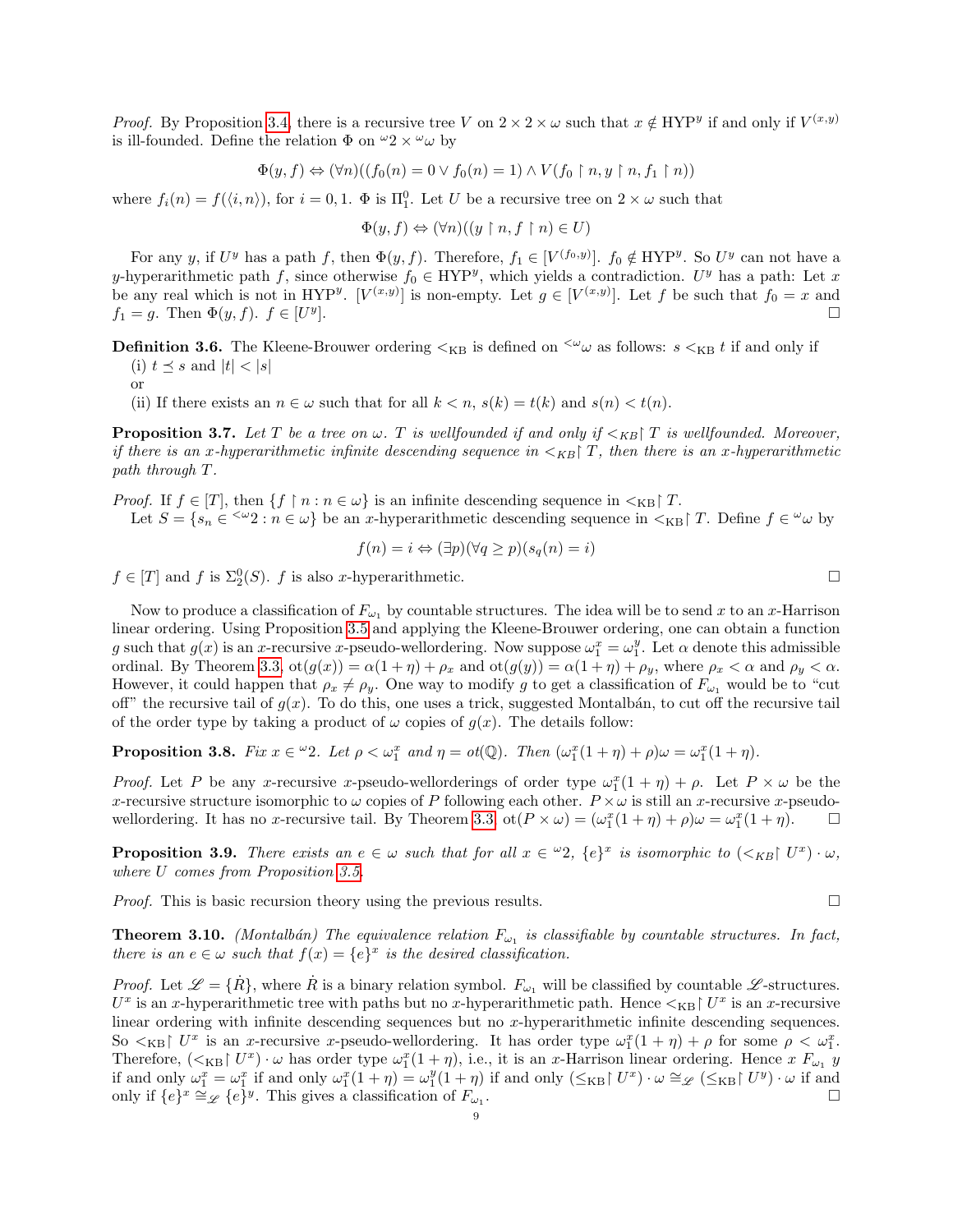#### 4. Finer Aspects of Classification by Countable Structures

<span id="page-9-0"></span>The previous section provided an explicit classification  $f: \omega_2 \to S(\mathscr{L})$  which was  $\Delta_1^1$  and for all  $x \in \omega_2$ ,  $SR(f(x)) = \omega_1^x + 1$ . This section will show that any classification of  $F_{\omega_1}$  by countable structures must have a similar property.

The next result will calculate the complexity of each  $F_{\omega_1}$  class according to effective descriptive set theory.

# <span id="page-9-2"></span>**Theorem 4.1.** For any  $x \in \omega_2$ ,  $[x]_{F_{\omega_1}}$  is not  $\Pi_1^1(x)$ .

*Proof.* Suppose  $[x]_{F_{\omega_1}}$  is  $\Pi_1^1(x)$ . Let  $B = {}^{\omega}2 - [x]_{F_{\omega_1}}$ . B is then  $\Sigma_1^1(x)$ . Let U be a tree on  $2 \times \omega$  recursive in x such that

$$
y \in B \Leftrightarrow [U^y] \neq \emptyset
$$

Observe  $U \in L_{\omega_1^x}(x)$ .

Let  $\mathscr L$  be the language consisting of the following:

(I) A binary relation symbol  $\dot{\in}$ .

(II) Constant symbol  $\bar{a}$  for each  $a \in L_{\omega_1^x}(x)$ .

(III) Two other distinguished constant symbols  $\dot{c}$  and  $d$ .

 $\mathscr L$  can be considered a  $\Delta_1$  definable subset of  $L_{\omega_1^x}(x)$ .

Let T be a theory in the countable admissible fragment  $\mathscr{L}_{L_{\omega_1^x}(x)}$  consisting of the following:

- (i) KP
- (ii) For each  $a \in L_{\omega_1^x}(x)$ ,  $(\forall v)(v \in \bar{a} \Leftrightarrow \bigvee_{z \in a} v = \bar{z}).$
- (iii)  $\dot{c} \subseteq \bar{\omega}$  and  $d : \bar{\omega} \to \bar{\omega}$ .
- (iv) For each ordinal  $\sigma \in \omega_1^x$ , " $\bar{\sigma}$  is not admissible relative to  $\dot{c}$ ".
- (v)  $\dot{d} \in [\bar{U}^{\dot{c}}].$

T can be considered a  $\Sigma_1$  definable theory in  $L_{\omega_1^x}(x)$ .

T is consistent: Find any  $y \in {}^{\omega}2$  such that  $\omega_1^{\dot{y}} > \omega_1^x$ . Then  $y \in B$ . There exists some  $z \in {}^{\omega}\omega$  such that  $z \in [U^y]$ . Consider the L-structure M defined as follows:  $M = H_{\aleph_1}$ .  $\in^{\mathcal{M}} = \in \upharpoonright H_{\aleph_1}$ . For each  $a \in L_{\omega_1^x}(x)$ , let  $\bar{a}^{\mathcal{M}} = a$ . Let  $\dot{c}^{\mathcal{M}} = y$  and  $\dot{d}^{\mathcal{M}} = z$ .  $\mathcal{M} \models T$ .

By Theorem [2.15,](#page-3-1) T has a solid model N such that  $ON \cap N = ON \cap L_{\omega_1^x}(x) = \omega_1^x$ . Let  $u = c^{\mathcal{N}}$  and  $v = \dot{d}^{\mathcal{M}}$ . As in Theorem [2.16,](#page-3-0)  $\omega_1^u = \omega_1^x$ .

 $\mathcal{N} \models v \in [U^u]$ . By  $\Delta_1$  absoluteness,  $WF(\mathcal{N}) \models v \in [U^u]$ . Since  $\mathcal{N}$  is solid,  $WF(\mathcal{N})$  is transitive as viewed in V. So by  $\Delta_1$  absoluteness,  $V \models v \in [U^u]$ .  $[U^u] \neq \emptyset$ .  $u \in B$ .  $\omega_1^u \neq \omega_1^x$ . Contradiction.

Suppose f is a classification of  $F_{\omega_1}$  by countable structures in some recursive language. The Scott rank of the image of f must be high:

<span id="page-9-1"></span>**Theorem 4.2.** Let L be a recursive language. If  $f: "2 \to S(\mathcal{L})$  is a  $\Delta_1^1(z)$  function such that x  $F_{\omega_1}$  y if and only if  $f(x) \cong_{\mathscr{L}} f(y)$ , then for all x such that  $\omega_1^x \in \Lambda(z)$ ,  $SR(f(x)) \ge \omega_1^x$ .

*Proof.* Suppose there exists an  $x \in \omega_2$  with  $\omega_1^x \in \Lambda(z)$  and  $\text{SR}(f(x)) < \omega_1^x$ . Let  $\alpha = \omega_1^x$ . By Proposition [2.16,](#page-3-0) there exists a y with  $z \leq_T y$  and  $\omega_1^y = \alpha$ . Since  $\omega_1^y = \alpha = \omega_1^x$ , x  $F_{\omega_1} y$ . This implies that  $f(x) \cong_{\mathscr{L}} f(y)$ . Hence  $SR(f(y)) = SR(f(x)) < \omega_1^x = \alpha = \omega_1^y$ .  $z \leq_T y$  implies that  $z \in L_{\omega_1^y}(y)$ , and in particular, z is in every admissible set containing y. Since f is  $\Delta_1^1(z)$ ,  $f(y)$  is  $\Delta_1^1(z,y) = \Delta_1^1(y)$  since  $z \leq_T y$ .  $f(y)$  is hyperarithmetic in y.  $f(y)$  is in every admissible set that has y as a member. Since  $SR(f(y)) < \omega_1^y$  and  $f(y)$  is in every admissible set containing y,  $\text{CSS}(f(y))$  is in every admissible set containing y. In particular  $\text{CSS}(f(y)) \in L_{\omega_1^y}(y).$ 

By Proposition [2.35,](#page-6-1) Mod( $\text{CSS}(f(y))$  is  $\Delta_1^1(y)$ . Therefore,

$$
v \in [y]_{F_{\omega_1}} \Leftrightarrow f(v) \in \text{Mod}(\text{CSS}(f(y)))
$$

which is  $\Delta_1^1(y, z) = \Delta_1^1(y)$  since  $z \leq_T y$ . This contradicts Theorem [4.1.](#page-9-2)

Remark 4.3. Let f be  $\Delta_1^1(z)$  as above. For all  $y \in [x]_{F_{\omega_1}}$ , there is an ordinal  $\alpha$  such that  $SR(f(y)) = \alpha$ . The previous result states that if  $\omega_1^x \in \Lambda(z)$ , then the Scott rank of  $f(x)$  is greater than or equal to  $\omega_1^x$ . So  $\alpha \geq \omega_1^x$ . Since  $\omega_1^x \in \Lambda(z)$ , by Theorem [2.16,](#page-3-0) there is an  $x' \in {}^{\omega}2$  such that  $\omega_1^{x'} = \omega_1^x$  and  $z \leq_T x'$ . Then  $f(x')$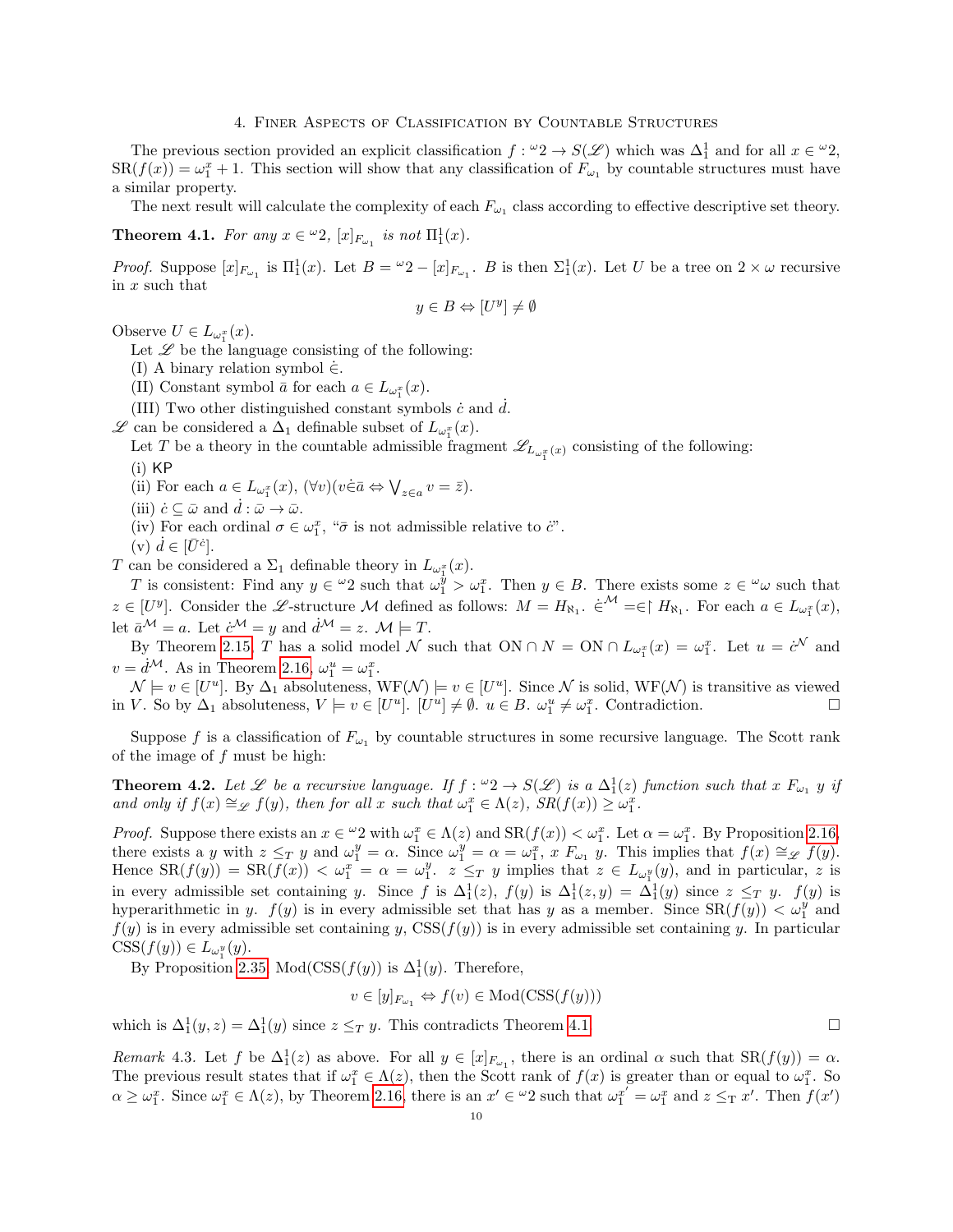is  $\Delta_1^1(x',z) = \Delta_1^1(x')$ . By Lemma [2.28,](#page-5-3)  $SR(f(x')) \leq \omega_1^{x'} + 1 = \omega_1^x + 1$ . So one has that  $\omega_1^x \leq \alpha \leq \omega_1^x + 1$ . One may ask if  $\alpha$  must take the largest possible value.

Using the methods of infinitary logic as above, there is one obvious idea to try in order to force the Scott rank to be as high as possible:

Let J be a countable recursive language. Suppose  $f: \omega_2 \to S(\mathcal{J})$  is a  $\Delta_1^1(z)$  function such that  $x F_{\omega_1} y$ if and only if  $f(x) \cong_{\mathcal{J}} f(y)$ .

Since f is  $\Delta_1^1(z)$ , it is  $\Sigma_1^1(z)$ . There is a tree U on  $2 \times 2 \times \omega$  recursive in z such that  $(a, b) \in f$  if and only if  $[U^{(a,b)}] \neq \emptyset$ . Again, one may assume  $x \geq_T z$ : since one can find an x' with  $\omega_1^{x'} = \omega_1^x$  and  $x' \geq_T z$ . This implies  $SR(f(x')) = SR(f(x)).$ 

Let  $\mathscr L$  be the language consisting of the following:

(I) A binary relation symbol  $\dot{\in}$ .

(II) Constant symbols  $\bar{a}$  for each  $a \in L_{\omega_1^x}(x)$ .

(III) Four distinguished constant symbols  $\dot{c}$ ,  $\dot{d}$ ,  $\dot{e}$ , and  $\dot{s}$ .

Let T be a theory in the countable admissible fragment  $\mathscr{L}_{L_{\omega_1^x}(x)}$  consisting of the following:

 $(i)$  KP

(ii) For each  $a \in L_{\omega_1^x}(x)$ ,  $(\forall v)(v \in \bar{a} \Leftrightarrow \bigvee_{u \in a} v = \bar{u}).$ 

(iii)  $\dot{c} \subseteq \bar{\omega}, \, \dot{d} \subseteq \bar{\omega}, \, \dot{e} : \bar{\omega} \to \bar{\omega}, \text{ and } \dot{s} \in \leq^{\bar{\omega}} \bar{\omega}.$ 

(iv) " $\bar{\alpha}$  is not admissible in  $\ddot{c}$ " for each  $\alpha < \omega_1^x$ .

 $(v) \; \dot{e} \in [\bar{U}^{(\dot{c},\dot{d})}].$ 

(vi)  $\rho(\dot{d}, \dot{s}) > \bar{\alpha}$  for each  $\alpha < \omega_1^x$ .

T can be considered a  $\Sigma_1$  on  $L_{\omega_1^x}(x)$  theory.

Next to show T is consistent: Find w such that  $\omega_1^w > \omega_1^x$  and  $w \in \Lambda(z)$ .  $(w, f(w)) \in f$ , therefore, there exists some u such that  $u \in [U^{(w,f(w))}]$ . By Theorem [4.2,](#page-9-1)  $\text{SR}(f(w)) \geq \omega_1^w$ . Let  $k \in \infty$  such that  $\rho(w,k) > \omega_1^x$ . Define M by  $M = H_{\aleph_1}$ . Let  $\dot{\in}^{\mathcal{M}}$  be the  $\in$  relation of  $H_{\aleph_1}$ . For each  $a \in L_{\omega_1^x}(x)$ ,  $\bar{a}^{\mathcal{M}} = a$ .  $\dot{c}^{\mathcal{M}} = w$ .  $\dot{d}^{\mathcal{M}} = f(w)$ , and  $\dot{s} = k$ . Then  $\mathcal{M} \models T$ . T is consistent.

By Theorem [2.15,](#page-3-1) T has a solid model N such that  $ON \cap N = ON \cap L_{\omega_1^x}(x) = \omega_1^x$ . Let  $v = c^N$ ,  $w = d^{\mathcal{N}}$ ,  $u = e^{\mathcal{N}}$ , and  $t = s^{\mathcal{N}}$ . As before,  $\omega_1^v = \omega_1^x$ .  $\mathcal{N} \models u \in [U^{(v,w)}]$ .  $u, v, w \in \text{WF}(N)$  since  $\mathcal{N} \models T$ implies  $v \subseteq \omega$ ,  $w \subseteq \omega$ , and u is a function from  $\omega$  to  $\omega$ . By  $\Delta_1$ -absoluteness between transitive models,  $WF(\mathcal{N}) \models u \in [U^{(v,w)}]$ . Since  $\mathcal{N}$  is solid, by  $\Delta_1$ -absoluteness between transitive models,  $V \models u \in [U^{(v,w)}]$ . Hence  $w = f(v)$ .

Now, one would like to show that  $\rho((w,t)) = \omega_1^x$ . The problem occurs in how N can satisfy (vi). It seems possible that there is an  $\alpha < \omega_1^x$  such that for all  $(v, q)$  and  $\beta < \omega_1^x$ ,  $(w, t) \sim_\alpha (v, q)$  implies  $(w, t) \sim_\beta (v, q)$ , but there exists some ill founded ordinal  $\gamma \in N$  such that  $(w, t) \not\sim_\gamma (v, q)$ . That is, in V,  $\rho((w, t)) < \omega_1^x$  but in N,  $\rho((w, t)) > \alpha$  for all  $\alpha < \omega_1^x$ .

The natural question is whether this is actually possible: Is there a structure w on  $\omega$ , a tuple  $t \in \langle \omega_\omega, \text{ and } \rangle$ an ill-founded model N of KP such that  $V \models \rho((w, t)) < ON \cap N$  but for all  $\alpha < ON \cap N$ ,  $N \models \rho((w, t)) > \alpha$ .

**Proposition 4.4.** (Makkai) There is a hyperarithmetic (or even computable) structure P such that  $SR(P)$  =  $\omega_1^{\emptyset}$  .

*Proof.* See [\[12\]](#page-18-15). Also see [\[4\]](#page-18-16), Theorem 3.6.

Before this, there had not been much difficulty proving the consistency of the desired theory by exhibiting some model with domain  $H_{\aleph_1}$ . A model of the next theory is not as easily produced. The classical Barwise compactness theorem will be useful in showing consistency in this case.

<span id="page-10-0"></span>**Theorem 4.5.** (Barwise Compactness) Let A be a countable admissible set and L be a  $\Delta_1$  in A language. Let  $\mathscr{L}_\mathcal{A}$  be the induced countable admissible fragment of  $\mathscr{L}_{\infty\omega}$ . Let T be a set of sentences of  $\mathscr{L}_\mathcal{A}$  such that T is  $\Sigma_1$  in A. If every  $F \subseteq T$  such that  $F \in A$  has a model, then T has a model.

*Proof.* See [\[2\]](#page-18-4), Theorem III.5.6. Also see [\[9\]](#page-18-5), Section 4, Corollary 8.

**Proposition 4.6.** Let P be a computable structure on  $\omega$  such that  $SR(P) = \omega_1^{\emptyset}$ . Then there exists an ill-founded model N of KP and some  $t \in \langle \omega \rangle$  such that

(*i*)  $N \cap ON = \omega_1^{\emptyset}$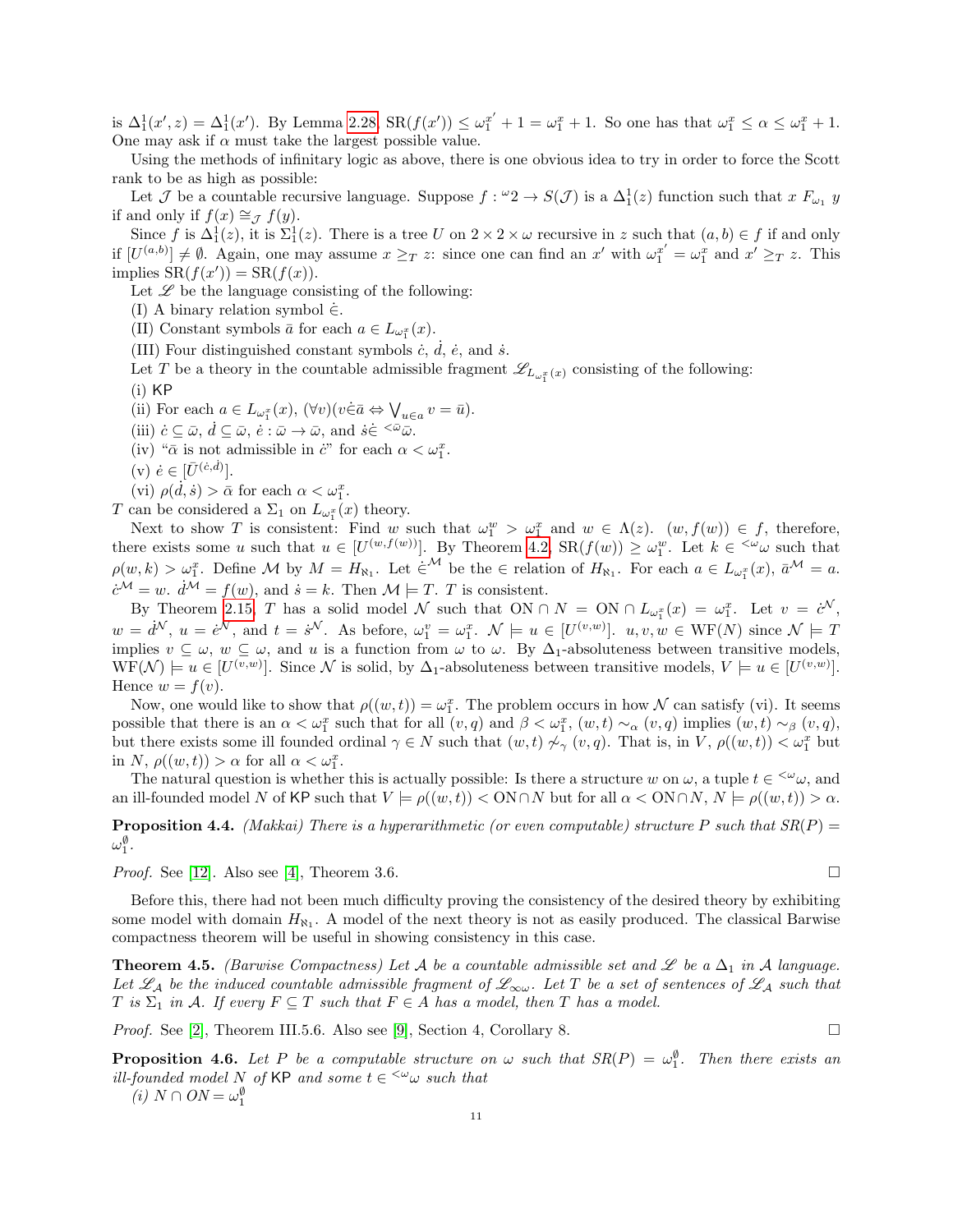(*ii*) For all  $\alpha < \omega_1^{\emptyset}$ ,  $N \models \rho((P, t)) > \alpha$ .

(iii)  $V \models \rho((P, t)) < \omega_1^{\emptyset}$ .

*Proof.* Let  $\mathscr L$  be a language consisting of the following:

- (I) A binary relation symbol  $\dot{\in}$ .
- (II) Constant symbols  $\bar{a}$  for each  $a \in L_{\omega_1^{\emptyset}}$ .
- (III) A distinguished constant symbol  $\dot{s}$ .

 $\mathscr L$  can be considered a  $\Delta_1$  definable subset of  $L_{\omega_1^{\emptyset}}$ .

Let T be a theory in the countable admissible fragment  $\mathscr{L}_{L_{\omega_{\phi}}^{\phi}}$  consisting of the following:

- $(i)$  KP
- (ii) For each  $a \in L_{\omega_1^{\emptyset}}, (\forall v)(v \in \bar{a} \Leftrightarrow \bigvee_{z \in a} v = \bar{z}).$
- (iii)  $\dot{s}$  is a finite tuple on  $\bar{\omega}$ .
- (iv) For each  $\alpha < \omega_1^{\emptyset}$ ,  $\rho((P,\dot{s})) > \bar{\alpha}$ .

T can be considered a  $\Sigma_1$  on  $L_{\omega_1^{\emptyset}}$  theory.

T is consistent: Let  $F \subseteq T$  such that  $F \in L_{\omega_1^{\emptyset}}$ . Then there exists  $\alpha < \omega_1^{\emptyset}$  such that all ordinals mentioned in sentences of type (iv) are less than  $\alpha$ . Since  $SR(P) = \omega_1^{\emptyset}$ , there exists some  $t \in \langle \omega \rangle$  such that  $\rho((P,t)) > \alpha$ . Consider the L-structure defined as follows:  $M = H_{\aleph_1}$ .  $\dot{\in}^{\mathcal{M}} = \in \upharpoonright H_{\aleph_1}$ . For each  $a \in L_{\omega_1^{\emptyset}}$ ,  $\bar{a}^{\mathcal{M}} = a$ .  $\dot{s}^{\mathcal{M}} = t$ . Then  $\mathcal{M} \models F$ . F is consistent. By Barwise compactness (Theorem [4.5\)](#page-10-0), T is consistent.

1

By Theorem [2.15,](#page-3-1) there is a solid structure  $\mathcal{N} \models T$ . Let  $t = s^{\mathcal{N}}$ . Since  $\mathcal{N} \models T$ , for all  $\alpha < \omega_1^{\emptyset}$ ,  $\mathcal{N} \models \rho((P, t)) > \alpha$ . However, since  $\text{SR}(P) = \omega_1^{\emptyset}$ , one has  $V \models \rho((P, t)) < \omega_1^{\emptyset}$ .  $\mathcal{N}$  and t are as desired.  $\Box$ 

As mentioned before, the  $\Delta_1^1$  classification f of  $F_{\omega_1}$  from Theorem [3.10](#page-8-0) has the property that  $SR(f(x))$  =  $\omega_1^x + 1$  for all x. Given the above remarks, one can ask the following:

Question 4.7. Does there exists a  $\Delta_1^1$  function f classifying  $F_{\omega_1}$  such that  $\text{SR}(f(x)) = \omega_1^x$  for all  $x \in \omega_2^2$ ?

[\[4\]](#page-18-16) produced a simple computable tree of Scott rank  $\omega_1^{\emptyset}$ . However, their proof in [4], Section 2 uses Barwise-Kreisel compactness and their proof in [\[4\]](#page-18-16), Section 4 uses an overspill into the illfounded portion of the Harrison linear ordering. It is unclear if their proof method can be made uniform enough to produce in a  $\Delta_1^1$  manner a map taking x to some x-relative version of their tree.

The distinction between structure of rank  $\omega_1^x$  and  $\omega_1^x + 1$  has had some role in works on the Vaught's conjecture. For example, [\[19\]](#page-18-17), Theorem 4.2 shows that if a scattered  $\varphi \in \mathscr{L}_{\omega_1\omega}$  has the property that for all countable  $M \models \varphi$ ,  $SR(M) \leq \omega_1^M$ , then  $\varphi$  has only countably many models up to isomorphism (i.e., is not a counterexample to Vaught's conjecture).

Theorem [4.2](#page-9-1) is only able to provide information about  $f(x)$  when  $\omega_1^x \in \Lambda(z)$  with z such that f is  $\Delta_1^1(z)$ . Some type of condition involving  $\Lambda(z)$  is required:

<span id="page-11-0"></span>**Lemma 4.8.** Suppose  $x \in \omega_2$  is such that  $\omega_1^x$  is not a recursively inaccessible ordinal. Then there exists a  $z \in \omega_2$  such that  $z$  is  $\Delta_1^1(x)$  and  $\{ot(z^{[n]}) : n \in \omega\} = \Lambda(\emptyset) \cap \omega_1^x$ , where  $z^{[n]} = \{y : \langle n, y \rangle \in z\}.$ 

Proof. Since  $\omega_1^x$  is not recursively inaccessible let  $\beta$  be the largest admissible ordinal less than  $\omega_1^x$ . Since  $\beta + 1 < \omega_1^x$ , it is an x-recursive ordinal. There is an e such that  $\{e\}^x$  has order type  $\beta + 1$ . The set

 $B = \{n \in \omega : \{e\}^x \restriction n \text{ is an admissible ordinal}\}\$ 

is a set in  $L_{\omega_1^x}(x)$  by  $\Delta_1$  separation. Let  $f : \omega \to B$  be a bijection in  $L_{\omega_1^x}(x)$ . Now define z by  $z^{[n]} = \{e\}^x \upharpoonright$  $f(n).$ 

In the proof above, one needed a bijection in  $L_{\alpha}(x)$  between  $\omega$  and  $\Lambda(\emptyset) \cap \alpha$ . Note that by  $\Sigma_1$  collection, there is no  $\Sigma_1$  function  $f : \gamma \to \alpha$  with  $\gamma < \alpha$  and f unbounded. If  $\alpha$  is recursively inaccessible, then  $\Lambda(\emptyset) \cap \alpha$ is unbounded in  $\alpha$ . Hence when  $\alpha$  is recursively inaccessible, there can not exist such a bijection.

<span id="page-11-1"></span>**Proposition 4.9.** Suppose  $\alpha < \omega_1$  is an admissible but not recursively inaccessible ordinal. Let  $\mathscr{L} = \{ \leq \}$ . There exists z with  $\omega_1^z = \alpha$  such that:

- (i) There is an  $f: \omega_2 \to S(\mathscr{L})$  which is  $\Delta_1^1(z)$ .
- (ii) For all  $x, y \in {}^{\omega}2$ ,  $x F_{\omega_1} y$  if and only if  $f(x) \cong_{\mathscr{L}} f(y)$ .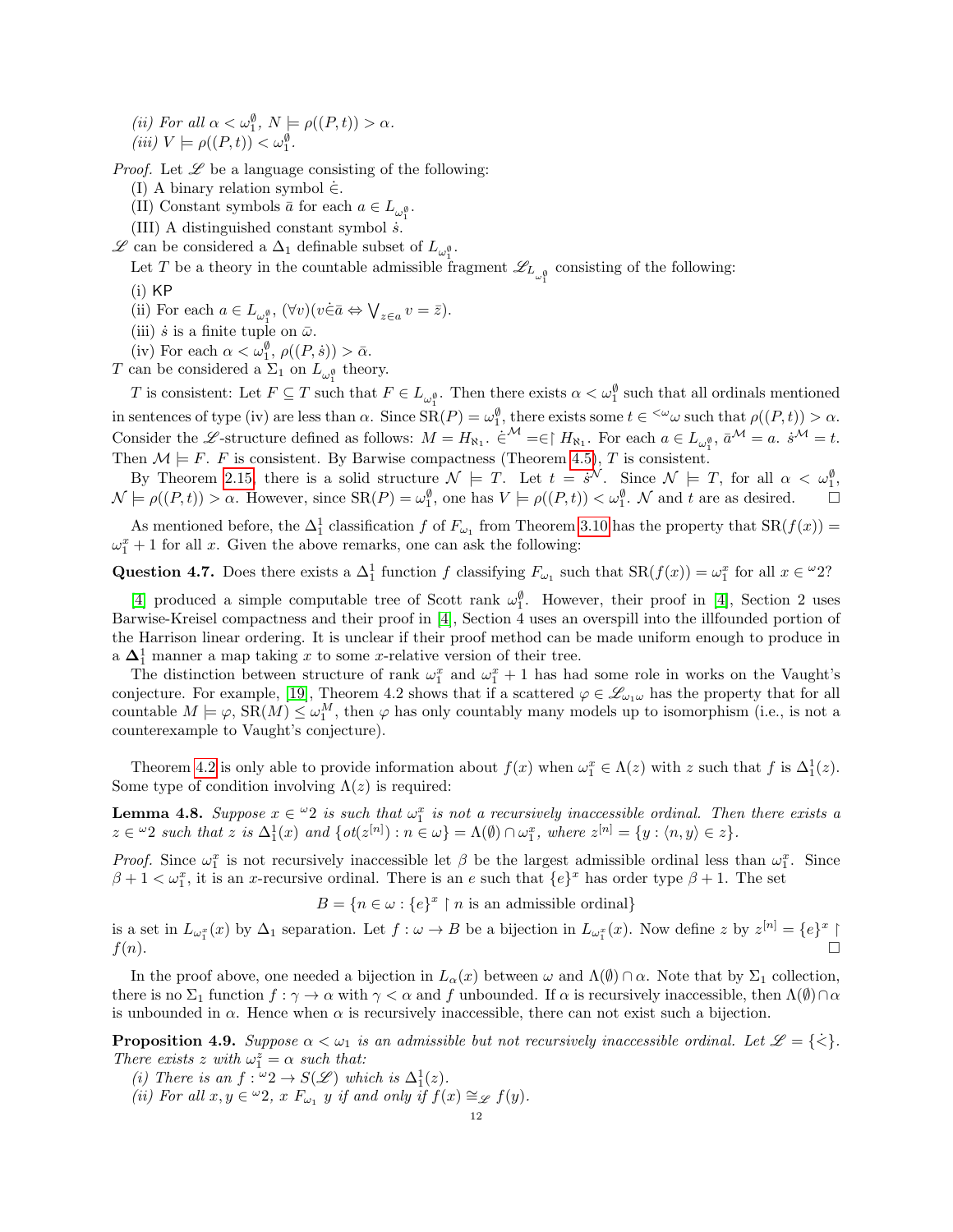(iii) For all x with  $\omega_1^x < \omega_1^z$ ,  $SR(f(x)) < \omega_1^x$ .

Proof. By Lemma [4.8,](#page-11-0) let z be such that  $\{\text{ot}(z^{[n]}) : n \in \omega\} = \Lambda(\emptyset) \cap \alpha$  and  $\alpha = \omega_1^z$ . Let  $f : \omega_2 \to S(\mathscr{L})$  be the  $\Delta_1^1$  classification given in Theorem [3.10.](#page-8-0) Let  $g: \omega \to S(\mathscr{L})$  be  $\Delta_1^1$  such that for all  $n \in \omega, g(n) \cong \mathscr{L} \omega + n$ .

Define the set  $B \subseteq \omega \times \omega^2$  by:

$$
(m, x) \in B \Leftrightarrow \omega_1^x = \text{ot}(z^{[m]})
$$

The claim is that B is  $\Delta_1^1(z)$ :

It is  $\Sigma_1^1(z)$ .

$$
(m, x) \in B \Leftrightarrow (\forall n) \Big( (\{n\}^x \in \text{WO} \Rightarrow \{n\}^x \preceq z^{[m]}) \Big) \wedge
$$

$$
(\forall k) (\exists j) (\{j\}^x \preceq z^{[m]} \wedge z^{[m]} \upharpoonright k \preceq \{j\}^x)
$$

It is  $\Pi_1^1(z)$ .

 $(m, x) \notin B \Leftrightarrow (\exists j)(\forall n)(\{n\}^x \in \mathbb{W} \cup \Rightarrow (\{n\}^x \preceq z^{[m]} \upharpoonright j) \vee (\exists n)(\{n\}^x \in \mathbb{L} \cup \wedge \{n\}^x \preceq z^{[m]} \wedge z^{[m]} \preceq \{n\}^x)$ Now define the following function  $h: \omega_2 \to S(\mathscr{L})$ .

$$
(x, y) \in h \Leftrightarrow (\exists n) \Big( (n, x) \in B \land y = g(n) \Big) \lor (\forall n) \Big( (n, x) \notin B \land y = f(x) \Big)
$$

h is  $\Delta_1^1(z)$ . For all  $x, y, x F_{\omega_1} y$  if and only if  $h(x) \cong_{\mathscr{L}} h(y)$ . If  $\omega_1^x < \omega_1^z$ , then  $\text{SR}(h(x)) = \text{SR}(\omega + n) < \omega_1^x$ , where *n* is such that  $ot(z^{[n]}) = \omega_1^x$ .

Proposition [4.9](#page-11-1) asserts that for each  $\alpha < \omega_1$  which is admissible but not recursively inaccessible, there exists some z with  $\omega_1^z = \alpha$  and some  $\Delta_1^1(z)$  classification of  $F_{\omega_1}$  such that the Scott rank condition of Theorem [4.2](#page-9-1) fails on all the  $F_{\omega_1}$ -classes associated with admissible ordinals less than  $\alpha$ . Can this also be achieved when  $\alpha$  is recursively inaccessible?

The most interesting question of this kind is: Is there some classification f of  $F_{\omega_1}$  which is  $\Delta_1^1(z)$  and the Scott rank condition fails for some class associated with an admissible ordinal  $\alpha > \omega_1^z$ ?

## 5. Almost Borel Reductions

<span id="page-12-0"></span>**Definition 5.1.** ([\[21\]](#page-18-2) Definition 3.1.1) Let E be a  $\Sigma_1^1$  equivalence relation on a Polish space X. Let P be a forcing and  $\tau$  be a P-name for an element of X, i.e.  $1_{\mathbb{P}} \Vdash_{\mathbb{P}} \tau \in X$ . Let  $\tau_{\text{left}}$  and  $\tau_{\text{right}}$  be  $\mathbb{P}^2$ -names for the evaluation of  $\tau$  according to the left and right P-generic coming from the P<sup>2</sup>-generic.  $\tau$  is an E-pinned **P**-name if and only if  $1_{\mathbb{P}^2} \Vdash \tau_{\text{left}} E \tau_{\text{right}}$ .

([\[21\]](#page-18-2) Definition 4.1.1 and 4.1.2) Let  $\mathbb P$  and  $\mathbb Q$  be two forcings. Let  $\sigma$  be an E-pinned  $\mathbb P$  name and  $\tau$  be an E-pinned Q-name. Define the relation  $\sigma E \tau$  if and only if  $1_{\mathbb{P}\times\mathbb{Q}} \Vdash \sigma E \tau$  (where  $\sigma$  and  $\tau$  are considered  $\mathbb{P} \times \mathbb{Q}$ -names in the natural way). The pinned cardinal of E, denoted  $\kappa(E)$ , is the smallest cardinal  $\kappa$  such that every E-pinned P-name is E-related to an E-pinned Q-name with  $|Q| < \kappa$ , if this cardinal exists. Otherwise,  $\kappa(E) = \infty$ .

**Definition 5.2.**  $E_{\omega_1}$  is the  $\Sigma_1^1$  equivalence relation on  $\omega_2$  defined by  $x E_{\omega_1} y$  if and only if  $(x \notin WO \wedge y \notin$ WO)  $\vee$  (ot(x) = ot(y)).

 $\textbf{Proposition 5.3.} \ \ \kappa(E_{\omega_1})=\infty$ 

*Proof.* See [\[21\]](#page-18-2), Example 4.1.8 or see [\[22\]](#page-18-3), Example 4.3.1.

**Definition 5.4.** Let E and F be two equivalence relations on Polish spaces X and Y, respectively.  $E \leq_{a \Delta_1^1} F$ if and only if there is a  $\Delta_1^1$  function  $f: X \to Y$  and a countable set  $A \subseteq X$  such that if c and d are not E-related to any elements of A, then c E d if and only if  $f(c) F f(d)$ . In this situation, one says E is almost  $\Delta_1^1$  reducible to F. (It is called a weak Borel reduction in [\[21\]](#page-18-2) Definition 2.1.2.)

**Proposition 5.5.** Let E and F be  $\Sigma_1^1$  equivalence relations on Polish spaces X and Y, respectively. If  $E \leq_{a\Delta_1^1} F$ , then  $\kappa(E) \leq \kappa(F)$ .

*Proof.* See [\[21\]](#page-18-2), Theorem 4.1.3 or see [\[22\]](#page-18-3), Theorem 4.2.2.

<span id="page-12-1"></span>Proposition 5.6.  $\kappa(F_{\omega_1})=\infty$ .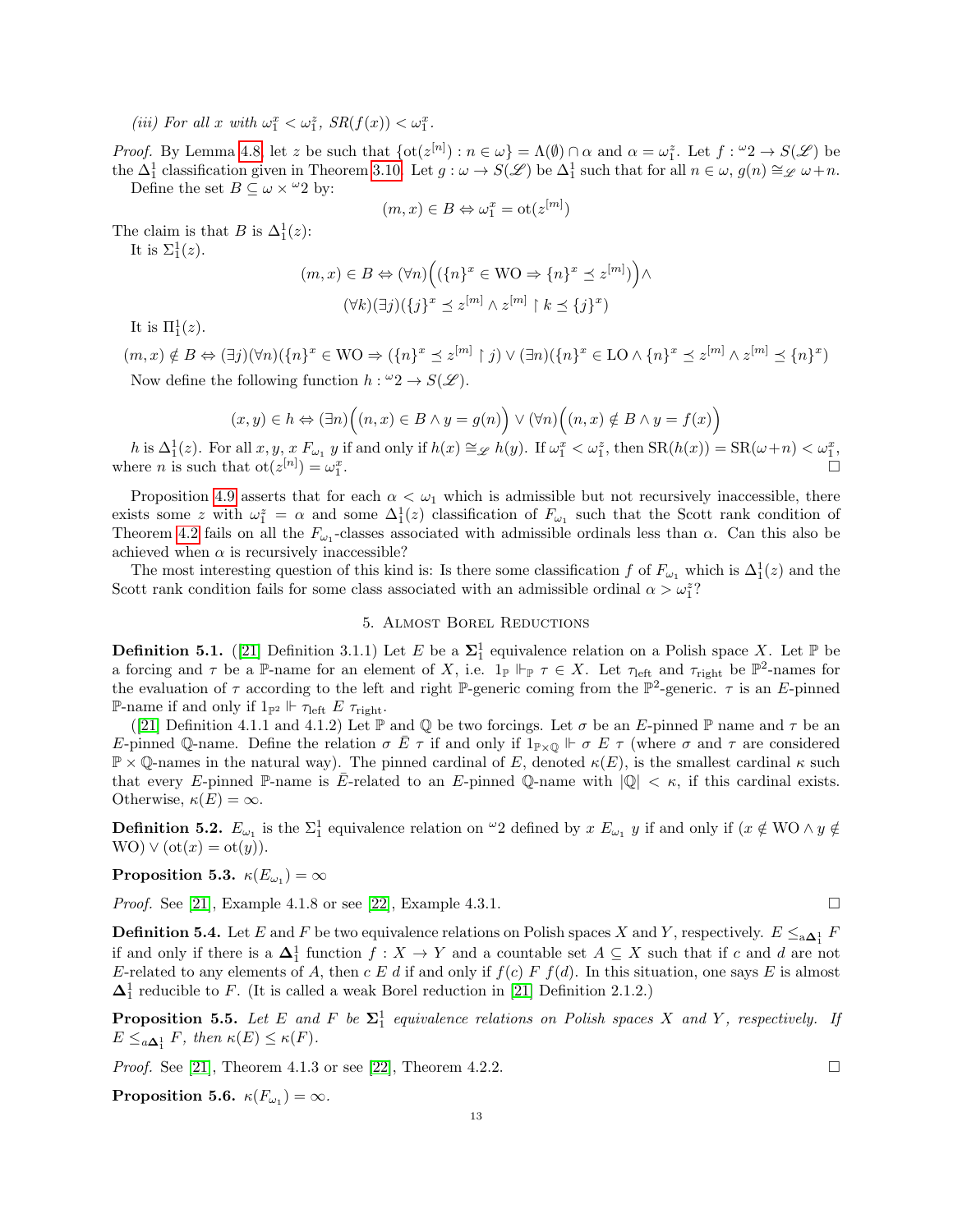*Proof.* For any cardinal  $\kappa$ , consider the forcing Coll $(\omega, \kappa)$ . Let  $\tau$  be a Coll $(\omega, \kappa)$  name for a real such that  $1_{\text{Coll}(\omega,\kappa)} \Vdash_{\text{Coll}(\omega,\kappa)} \omega_1^{\tau} = \check{\kappa}$ .  $\tau$  is a  $F_{\omega_1}$ -pinned  $\text{Coll}(\omega,\kappa)$ -name, since

 $1_{\text{Coll}(\omega,\kappa)\times\text{Coll}(\omega,\kappa)} \Vdash_{\text{Coll}(\omega,\kappa)\times\text{Coll}(\omega,\kappa)} \omega_1^{\tau_\text{left}} = \check{\kappa} = \omega_1^{\tau_\text{right}}$ 

Now suppose  $\mathbb Q$  is a forcing and  $\sigma$  is an  $F_{\omega_1}$ -pinned  $\mathbb Q$ -name with  $\tau \bar{F}_{\omega_1} \sigma$ . This implies that  $1_{\mathbb Q} \Vdash_{\mathbb Q} \omega_1^{\sigma} = \check{\kappa}$ .  $1_{\mathbb{Q}} \Vdash_{\mathbb{Q}} |\check{\kappa}| = \aleph_0$ . Since any forcing  $\mathbb{Q}$  is  $|\mathbb{Q}|^+$ -cc,  $\mathbb{Q}$  preserves cardinals greater than or equal to  $|\mathbb{Q}|^+$ . Since  $\overline{Q}$  makes  $\kappa$  countable,  $|\overline{Q}| \geq \kappa$ .  $\kappa(F_{\omega_1}) \geq \kappa$ . Since  $\kappa$  was arbitrary,  $\kappa(F_{\omega_1}) = \infty$ .

<span id="page-13-0"></span>**Theorem 5.7.** (Zapletal) Suppose there exists a measurable cardinal. Let E be a  $\Sigma_1^1$  equivalence relation.  $\kappa(E) = \infty$  if and only if  $E_{\omega_1} \leq_{a \mathbf{\Delta}_1^1} E$ .

*Proof.* See [\[21\]](#page-18-2), Theorem 4.2.1 or [\[22\]](#page-18-3) Theorem 4.4.1.

 $\bf{Proposition 5.8.}$   $(\sf{ZFC}+\sf{Measurable~Cardinal})$   $E_{\omega_1}\leq_{a\pmb{\Delta}^1_1}F_{\omega_1}.$ 

*Proof.* This follows from Theorem [5.7](#page-13-0) and Proposition [5.6.](#page-12-1)

Since Theorem [5.7](#page-13-0) assumes a measurable cardinal, a natural task would be to investigate the consistency strength of the statement "For all  $\Sigma_1^1$  equivalence relation,  $\kappa(E) = \infty$  if and only if  $E_{\omega_1} \leq_{\mathbf{a}\mathbf{\Delta}_1^1} E$ ".

Therefore, an interesting question is whether L satisfies the above statement. The rest of this section will consider this question.

<span id="page-13-1"></span>**Theorem 5.9.** Suppose  $x \in WO$  and  $y \in \omega_2$  such that  $\omega_1^y < \text{ot}(x)$ , then  $[x]_{E_{\omega_1}}$  is not  $\Sigma_1^1(y)$ .

*Proof.* Suppose  $[x]_{E_{\omega_1}}$  was  $\Sigma_1^1(y)$ . Let U be a tree on  $2 \times \omega$  which is recursive in y and

$$
(\forall u)(u\in [x]_{E_{\omega_1}}\Leftrightarrow (\exists f)(f\in [U^u]))
$$

Let  $\mathscr L$  be a language consisting of the following:

(i) A binary relation symbol  $\dot{\in}$ .

(ii) For each  $a \in L_{\omega_1^y}(y)$ , a constant symbol  $\bar{a}$ .

(iii) Two distinct constant symbols  $\dot{c}$  and  $d$ .

 $\mathscr L$  may be considered a  $\Delta_1$  definable language over  $L_{\omega_1^y}(y)$ .

Let T be a theory in the countable admissible fragment  $\mathscr{L}_{L_{\omega_1^y}(y)}$  consisting of the following sentences:  $(I)$  KP

(II) For each  $a \in L_{\omega_1^y}(y)$ ,  $(\forall v)(v \in \bar{a} \Leftrightarrow \bigvee_{z \in a} v = \bar{z}).$ 

- (III)  $\dot{c} \subseteq \bar{\omega}, \, \dot{d} : \bar{\omega} \to \bar{\omega}$
- $(IV)$   $\dot{d} \in [U^{\dot{c}}].$

(V) For all  $\alpha < \omega_1^y$ , " $\bar{\alpha}$  is not admissible in  $\ddot{c}$ ".

T may be considered a  $\Sigma_1$  theory in  $L_{\omega_1^y}(y)$ .

Next, the claim is that T is consistent. Since  $x \in [x]_{E_{\omega_1}}$ , there exists g such that  $g \in [U^x]$ . Consider the L-structure N defined as follows: Let the universe N be  $H_{\aleph_1}$ . Let  $\dot{\epsilon}^{\mathcal{N}} = \epsilon \upharpoonright H_{\aleph_1}$ . Let  $\dot{\epsilon}^{\mathcal{N}} = x$  and  $d^{\mathcal{N}} = g$ .  $\mathcal{N} \models T$ . For (V), observe that if A is an admissible set with  $x \in A$ , then  $ot(x) \in A$ . Hence ON  $\cap A > \mathrm{ot}(x) > \omega_1^y$ .

By Theorem [2.15,](#page-3-1) let M be a solid model of T with  $ON \cap M = \omega_1^y$ . Let  $z = c^{\mathcal{M}}$ .  $z \in [x]_{E_{\omega_1}}$  since  $\dot{d}^{\mathcal{M}} \in [U^z]$ . As in the proof of Sacks theorem,  $\omega_1^z = \omega_1^y$ .  $z \in L_{\omega_1^z}(z)$ . So  $\text{ot}(z) \in L_{\omega_1^z}(z)$ . This is impossible since  $\omega_1^z = \omega_1^y < \text{ot}(x) = \text{ot}(z)$ .

<span id="page-13-2"></span>**Theorem 5.10.** If  $f: \omega_2 \to \omega_2$  is  $\Delta_1^1(y)$  and witnesses  $E_{\omega_1} \leq_{a\Delta_1^1} F_{\omega_1}$ , then there exists a  $\beta < \omega_1$  such that for all  $\alpha \in \Lambda(y)$  with  $\alpha > \beta$ , the next admissible ordinal after  $\alpha$  is not in  $\Lambda(y)$ .

*Proof.* Let  $f: \omega_2 \to \omega_2$  witness  $E_{\omega_1} \leq_{\alpha} \Delta_1^1$   $F_{\omega_1}$ . There exists some countable set  $A \subseteq \omega_2$  such that  $x E_{\omega_1} y$ if and only if  $f(x)$   $F_{\omega_1}$   $f(y)$  whenever  $x, y \notin [A]_E$ . Let  $\beta = \sup \{ot(x) : x \in A\}$ . The claim is that this  $\beta$ works. So suppose not. There exists  $\alpha', \alpha \in \Lambda(y)$  such that  $\alpha > \beta, \alpha' > \beta$ , and  $\alpha$  is the next admissible ordinal after  $\alpha'$ .

Since f is  $\Delta_1^1(y)$ , let U be a tree on  $2 \times 2 \times \omega$  such that for all  $a, b \in \omega$ ,  $(a, b) \in f \Leftrightarrow [U^{(a, b)}]$  is ill-founded. Claim: There exists  $a, b \in \omega$  2 such that  $\alpha' < \text{ot}(a) < \text{ot}(b) < \alpha$ ,  $\omega_1^{f(a)} \geq \alpha$ , and  $\omega_1^{f(b)} \geq \alpha$ .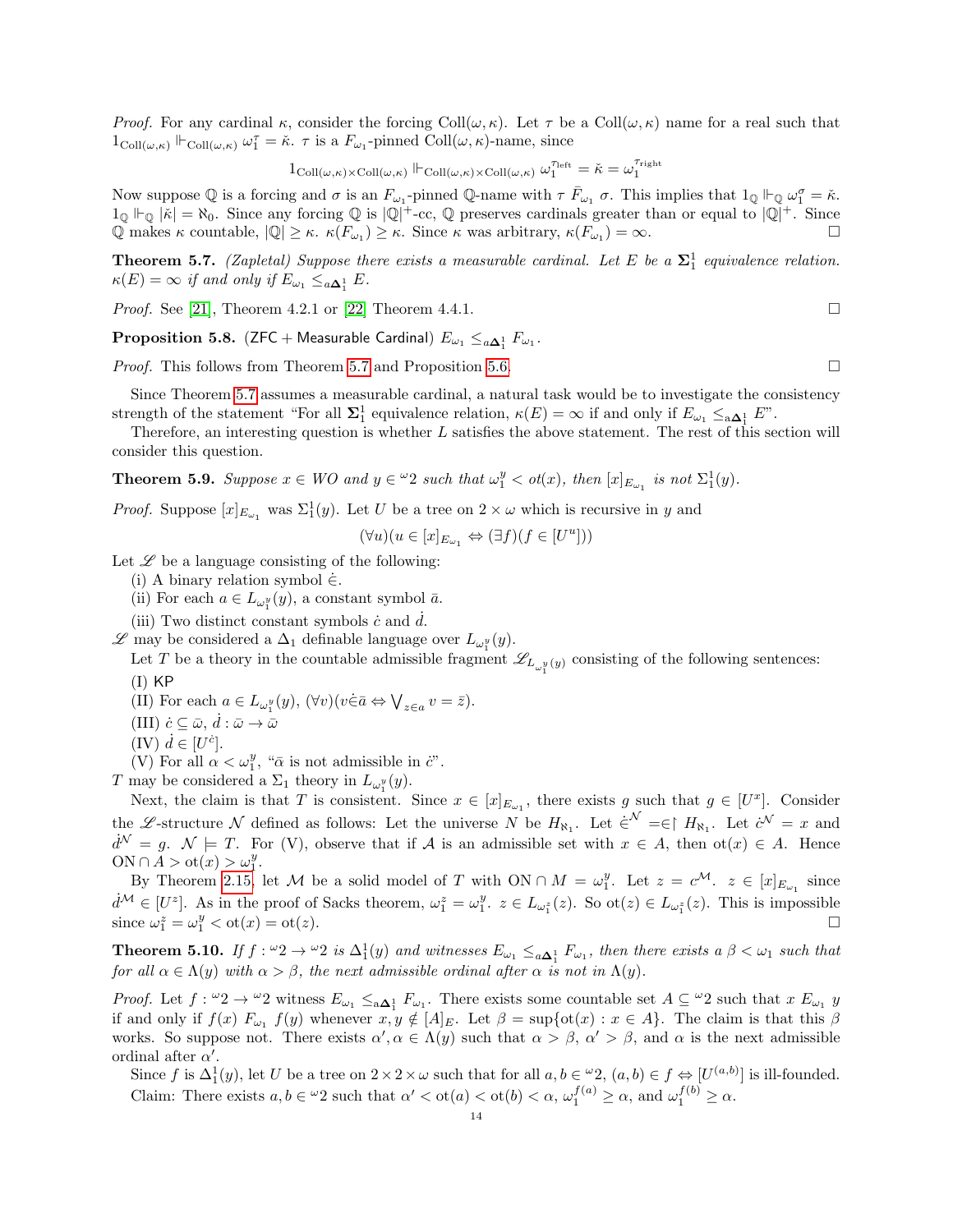To prove this claim: If there exists a  $c \in \omega_2$  such that  $\alpha' < \text{ot}(c) < \alpha$  and  $\omega_1^{f(c)} = \alpha'$ , then fix such a c. If not, pick any  $c \in \omega_2$  such that  $\alpha' < \text{ot}(c) < \alpha$ . In this latter case, c will essentially be ignored.

Then for any  $d \in \omega_2$  with  $\text{ot}(d) > \beta$  and  $d \notin [c]_{E_{\omega_1}}, \omega_1^{f(d)} \neq \alpha'$  since f is a reduction. Pick any  $d \in \omega_2$ with  $d \notin [c]_{E_{\omega_1}}$  and  $\alpha' < \text{ot}(d) < \alpha$ .

Suppose that  $\omega_1^{f(d)} < \alpha'$ . By Proposition [2.16,](#page-3-0) let z be any real such that  $\omega_1^z = \alpha'$  and  $y \leq_T z$ .  $[f(d)]_{F_{\omega_1}}$ is  $\Delta_1^1(z)$  by Proposition [2.38.](#page-7-4)

$$
k \in [d]_{E_{\omega_1}} \Leftrightarrow f(k) \in [f(d)]_{F_{\omega_1}}
$$

Hence  $[d]_{E_{\omega_1}}$  is  $\Sigma_1^1(y, z) = \Sigma_1^1(z)$ . However,  $\omega_1^z = \alpha' < \text{ot}(d)$ . This contradicts Theorem [5.9.](#page-13-1)

This shows that  $\omega_1^{f(d)} \geq \alpha'$ . Since  $d \notin [c]_{E_{\omega_1}}$ ,  $\omega_1^{f(d)} > \alpha'$ . However, the next admissible ordinal greater than  $\alpha'$  is  $\alpha$ . Therefore,  $\omega_1^{f(d)} \geq \alpha$ .

Now let a, b be any two reals such that  $a, b \notin [c]_{E_{\omega_1}}$  and  $\alpha' < \text{ot}(a) < \text{ot}(b) < \alpha$ . Since d in the above was arbitrary with these two properties, these two reals satisfy the claim.

Now fix  $a, b \in \mathcal{Q}$  satisfying the claim.  $SR(a) = ot(a)$  and  $SR(b) = ot(b)$ . Thus their canonical Scott sentences are both elements of  $L_{\alpha}$  since  $\text{ot}(a), \text{ot}(b) \in L_{\alpha}$ ,  $\text{SR}(\text{ot}(a)) < \alpha$ ,  $\text{SR}(\text{ot}(b)) < \alpha$ , and Proposition [2.20.](#page-5-4)

Let  $\mathscr L$  be a language consisting of:

(i) A binary relation symbol  $\dot{\in}$ .

(ii) For each  $e \in L_{\alpha}(y)$ , a constant symbol  $\overline{e}$ .

(iii) Six distinct symbols  $\dot{a}, \dot{b}, \dot{c}, \dot{d}, \dot{u}, \dot{v}.$ 

 $\mathscr L$  may be considered as a  $\Delta_1$  definable language in  $L_{\alpha}(y)$ .

Let T be a theory in the countable admissible fragment  $\mathscr{L}_{L_{\alpha}(y)}$  consisting of the following sentences: (I) KP in the symbol  $\dot{\in}$ .

(II) For each  $e \in L_{\alpha}(y)$ ,  $(\forall v)(v \in \overline{e} \Leftrightarrow \bigvee_{z \in e} v = \overline{z})$ .

(III)  $\dot{a}, \dot{b}, \dot{c}, \dot{d} \subseteq \bar{\omega}$ .  $\dot{u}, \dot{v}$  are functions from  $\bar{\omega} \to \bar{\omega}$ .

(IV)  $\dot{u} \in [U^{(\dot{a}, \dot{c})}]$  and  $\dot{v} \in [U^{(\dot{b}, \dot{d})}].$ 

(V)  $\dot{a} \models \text{CSS}(a)$  and  $\dot{b} \models \text{CSS}(b)$ .

(VI) For all  $\beta < \alpha$ ,  $\overline{\beta}$  is not admissible in  $\dot{c}$  and  $\overline{\beta}$  is not admissible in  $\dot{d}$ .

T may be considered a  $\Sigma_1$  theory in  $L_{\alpha}(y)$ .

Since  $(a, f(a)) \in f$  and  $(b, f(b)) \in f$ , let  $u, v \in \omega$ , be such that  $u \in [U^{(a, f(a))}]$  and  $v \in [U^{(b, f(b))}]$ .

To show that T is consistent: consider the following model of N: The universe N is  $H_{\aleph_1}$ .  $\in^{\mathcal{N}} = \in \, H_{\aleph_1}$ . For each  $e \in L_{\alpha}(y), \ \bar{e}^{\mathcal{N}} = e, \ \dot{a}^{\mathcal{N}} = a, \ \dot{b}^{\mathcal{N}} = b$ . Let  $\dot{c}^{\mathcal{N}} = f(a)$  and  $\dot{d}^{\mathcal{N}} = f(b)$ . Let  $\dot{u}^{\mathcal{N}} = u$  and  $\dot{v}^{\mathcal{N}} = v$ . Then  $\mathcal{N} \models T$ .

By Theorem [2.15,](#page-3-1) there exists a solid model  $\mathcal{M} \models T$  with  $M \cap ON = \alpha$ . Let  $a' = \dot{a}^{\mathcal{M}}, b' = \dot{b}^{\mathcal{M}}$ .  $f(a') = c^{\mathcal{M}}$  and  $f(b') = d^{\mathcal{M}}$  since  $\dot{u}^{\mathcal{M}} \in [U^{(a',c^{\mathcal{M}})}]$  and  $\dot{v}^{\mathcal{M}} \in [U^{(b',\dot{d}^{\mathcal{M}})}]$ . As in the proof of Sacks theorem,  $\omega_1^{f(a')} = \omega_1^{f(b')} = \alpha$ . By absoluteness of satisfaction from M to WF(M) to V,  $a' \models \text{CSS}(a)$  and  $b' \models \text{CSS}(b)$ . Hence in V,  $ot(a') = ot(a)$  and  $ot(b') = ot(b)$ . In particular,  $ot(a') \neq ot(b')$ . Hence  $\neg(a' E_{\omega_1} b')$ . However,  $\omega_1^{f(a')} = \omega_1^{f(b')} = \alpha$  implies  $f(x)$   $F_{\omega_1}$   $f(y)$ . This contradicts f being a reduction.

This proves the theorem for those  $\alpha \in \Lambda(y) \cap \omega_1$ . Note the statement that f and countable  $A \subseteq {}^{\omega}2$ witnesses  $E_{\omega_1} \leq_{\mathbf{a}\mathbf{\Delta}_1^1} F_{\omega_1}$  can be written as

$$
(\forall x)(\forall y)((x \notin [A]_{E_{\omega_1}} \land y \notin [A]_{E_{\omega_1}}) \Rightarrow (x \mathrel{E_{\omega_1}} y \Leftrightarrow f(x) \mathrel{F_{\omega_1}} f(y)))
$$

This is  $\Pi_2^1(y, A)$  and so holds in all generic extensions by Schoenfield's absoluteness. To show the theorem holds for all  $\alpha \in \Lambda(y)$  and  $\alpha \geq \omega_1$ , let  $G \subseteq Coll(\omega, \alpha)$  be  $Coll(\omega, \alpha)$ -generic over V. In  $V[G]$ , let  $\beta =$  $\sup\{\text{ot}(x): x \in A\}$  be the same ordinal as before. Since  $\beta < \omega_1^V \leq \alpha < \omega_1^{V[G]}$ , the result above, applied in  $V[G]$  for  $\Lambda(y) \cap \omega_1^{V[G]}$ , will show the theorem holds for  $\alpha$ . This concludes the proof.

<span id="page-14-0"></span>**Theorem 5.11.**  $L \models \neg (E_{\omega_1} \leq_{a\Delta_1^1} F_{\omega_1})$ . This also holds in set generic extensions of L.

Proof. In L, for all  $x \in \mathcal{L}_2$ , there exists some  $\alpha < \omega_1$  such that  $x \in L_\alpha$ . Then  $\Lambda(x) - \alpha = \Lambda(\emptyset) - \alpha$ . Hence there are no reals with admissible spectrum as described in Theorem [5.10.](#page-13-2)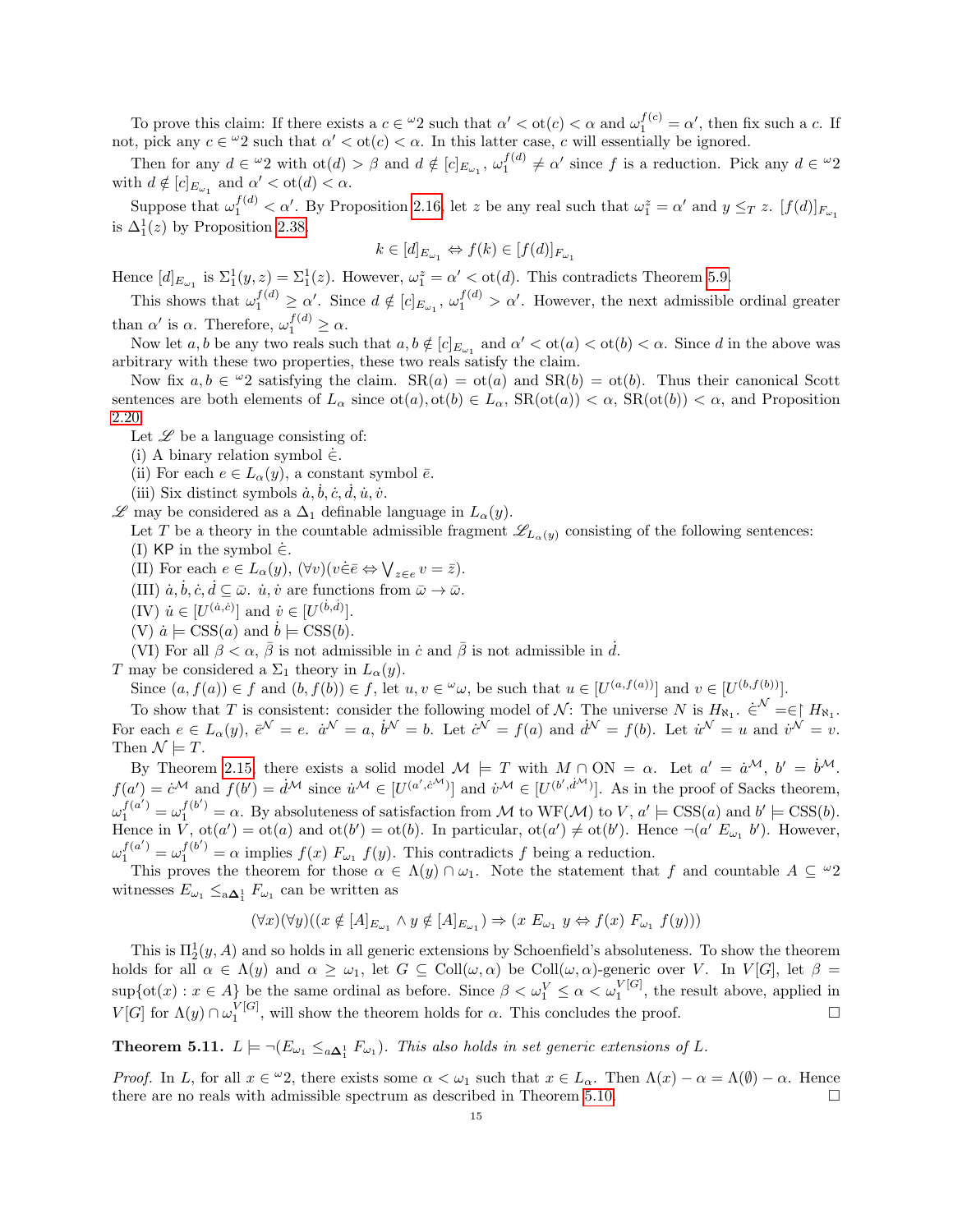## 6. COUNTEREXAMPLES TO VAUGHT'S CONJECTURE AND  $F_{\omega_1}$

**Definition 6.1.** Let  $\mathscr L$  be a recursive language. Let  $\varphi \in \mathscr L_{\omega_1\omega}$ . Define  $E_{\mathscr L}^{\varphi}$  to be the  $\mathbf{\Sigma}_1^1$  equivalence relation on  $S(\mathscr{L})$  defined by

$$
x E_{\mathscr{L}}^{\varphi} y \Leftrightarrow (x \not\models \varphi \land y \not\models \varphi) \lor (x \cong_{\mathscr{L}} y)
$$

See Proposition [2.35](#page-6-1) for the  $\Delta_1^1$  definability of  $x \not\models \varphi$ .

**Definition 6.2.** A counterexample to Vaught's conjecture is a  $\varphi \in \mathscr{L}_{\omega_1\omega}$  (for some recursive language  $\mathscr{L}$ ) such that  $E_{\mathscr{L}}^{\varphi}$  is a thin equivalence relation with uncountably many classes.

From a list of questions from the Vaught's Conjecture Workshop 2015 at the University of California at Berkeley, Sy-David Friedman asked the following question:

<span id="page-15-0"></span>Question 6.3. (Sy-David Friedman) Is there some recursive language  $\mathscr L$  such that  $F_{\omega_1}$  is  $\Delta_1^1$  bireducible to the  $\mathscr{L}$ -isomorphism relation restricted to some  $\mathbf{\Delta}^1_1$  invariant set?

Every invariant  $\Delta_1^1$  set for the L-isomorphism relation is of the form  $Mod(\varphi)$  for some  $\varphi \in \mathscr{L}_{\omega_1 \omega}$  (see [\[6\]](#page-18-18), Theorem 11.3.6). Therefore, the above question is equivalent to whether there exists some  $\varphi$  such that  $F_{\omega_1} \equiv_{\mathbf{\Delta}_1^1} E_{\mathscr{L}}^{\varphi}.$ 

 $E_{\mathscr{L}}^{\varphi} \leq_{\Delta_1^1} F_{\omega_1}$  implies that  $E_{\mathscr{L}}^{\varphi}$  is thin.  $F_{\omega_1} \leq_{\Delta_1^1} E_{\mathscr{L}}$  implies that  $E_{\mathscr{L}}^{\varphi}$  has uncountably many classes. Hence any such  $\varphi$  is a counterexample to Vaught's conjecture.

Using the ideas from the previous section, it will be shown that in  $L$ , no counterexample  $\varphi$  of Vaught's conjecture has the property that  $E_{\mathscr{L}}^{\varphi} \leq_{\mathbf{\Delta}_1^1} F_{\omega_1}$ . Hence, Friedman's question has a negative answer in L.

<span id="page-15-2"></span>**Theorem 6.4.** Let L be a recursive language. Let  $M \in S(\mathcal{L})$  and  $y \in \mathcal{L}$  be such that  $\omega_1^y \le R(M)$ . Then  $[M]_{\cong_{\mathscr{L}}}$  is not  $\Sigma_1^1(y)$ . (≅ equivalence relation of  $\mathscr{L}$ -isomorphism. Recall R is defined in Definition [2.18.](#page-4-0))

*Proof.* Suppose  $[M]_{\cong_{\mathscr{L}}}$  is  $\Sigma_1^1(y)$ . Let U be a tree on  $2 \times \omega$  which is recursive in y and

 $(\forall N)(N\in [M]_{\cong_{\mathscr{L}}}\Leftrightarrow (\exists f)(f\in [U^{N}]))$ 

Let  $\mathscr U$  be the language consisting of the following:

- (i) A binary relation symbol  $\dot{\in}$ .
- (ii) For each  $a \in L_{\omega_1^y}(y)$ , a constant symbol  $\bar{a}$ .
- (iii) Two distinct constant symbols  $\dot{c}$  and  $d$ .
- *W* may be considered a Δ<sub>1</sub> definable class in  $L_{ω_1^y}(y)$ .

Let T be a theory in the countable admissible fragment  $\mathscr{U}_{L_{\omega_1^y(y)}}$  consisting of the following sentences:  $(I)$  KP

- (II) For each  $a \in L_{\omega_1^y}(y)$ ,  $(\forall v)(v \in \bar{a} \Leftrightarrow \bigvee_{z \in a} v = \bar{z}).$
- (III)  $\dot{c} \subseteq \bar{\omega}, \, \dot{d} : \bar{\omega} \to \bar{\omega}.$
- $(IV)$   $\dot{d} \in [U^{\dot{c}}].$
- (V) For all  $\alpha < \omega_1^y$ ,  $\bar{\alpha}$  is not admissible in  $\dot{c}$ .

T may be considered a  $\Sigma_1$  definable theory in  $L_{\omega_1^y}(y)$ .

T is consistent: Since  $M \in [M]_{\cong \mathscr{L}}$ , there is some g such that  $g \in [U^M]$ . Define a W-structure N as follows: Let the universe N be  $H_{\aleph_1}$ . Let  $\dot{\epsilon}^{\mathcal{N}} = \dot{\epsilon} \restriction H_{\aleph_1}$ . Let  $\dot{c}^{\mathcal{N}} = M$  and  $\dot{d}^{\mathcal{N}} = g$ . N is a model of T. To see (V), note that  $\omega_1^M > \omega_1^y$ . This is because, if otherwise, M would be an element of some admissible set A such that  $o(\mathcal{A}) \leq \omega_1^{\bar{y}}$ . By Proposition [2.28,](#page-5-3) R(M)  $\leq$  ON  $\cap$   $A \leq \omega_1^{\bar{y}}$ , which is a contradiction.

By Theorem [2.15,](#page-3-1) let  $M$  be a solid model of T. Let  $P = \dot{c}^{\mathcal{M}}$ .  $P \in [M]_{\cong_{\mathscr{L}}}$  since  $\dot{d} \in [U^P]$ . Like in the proof of Sacks theorem,  $\omega_1^P = \omega_1^y$ . Therefore,  $P \in L_{\omega_1^y}(P)$ . By Proposition [2.28,](#page-5-3) R(P)  $\leq \omega_1^y$ . However  $P \in [M]_{\cong_{\mathscr{L}}}$  implies that  $P \cong_{\mathscr{L}} M$ .  $R(P) \leq \omega_1^y < R(M)$ . Contradiction.

<span id="page-15-1"></span>Fact 6.5. Let  $\mathscr L$  be a recursive language. If  $\varphi$  is a counterexample to the Vaught conjecture, then for all limit ordinals  $\beta > qr(\varphi)$ ,  $\varphi$  has a model of Scott rank  $\beta$ .

*Proof.* See [\[11\]](#page-18-19), Theorem 10.8. A similar result is also shown in [\[14\]](#page-18-20), page 19.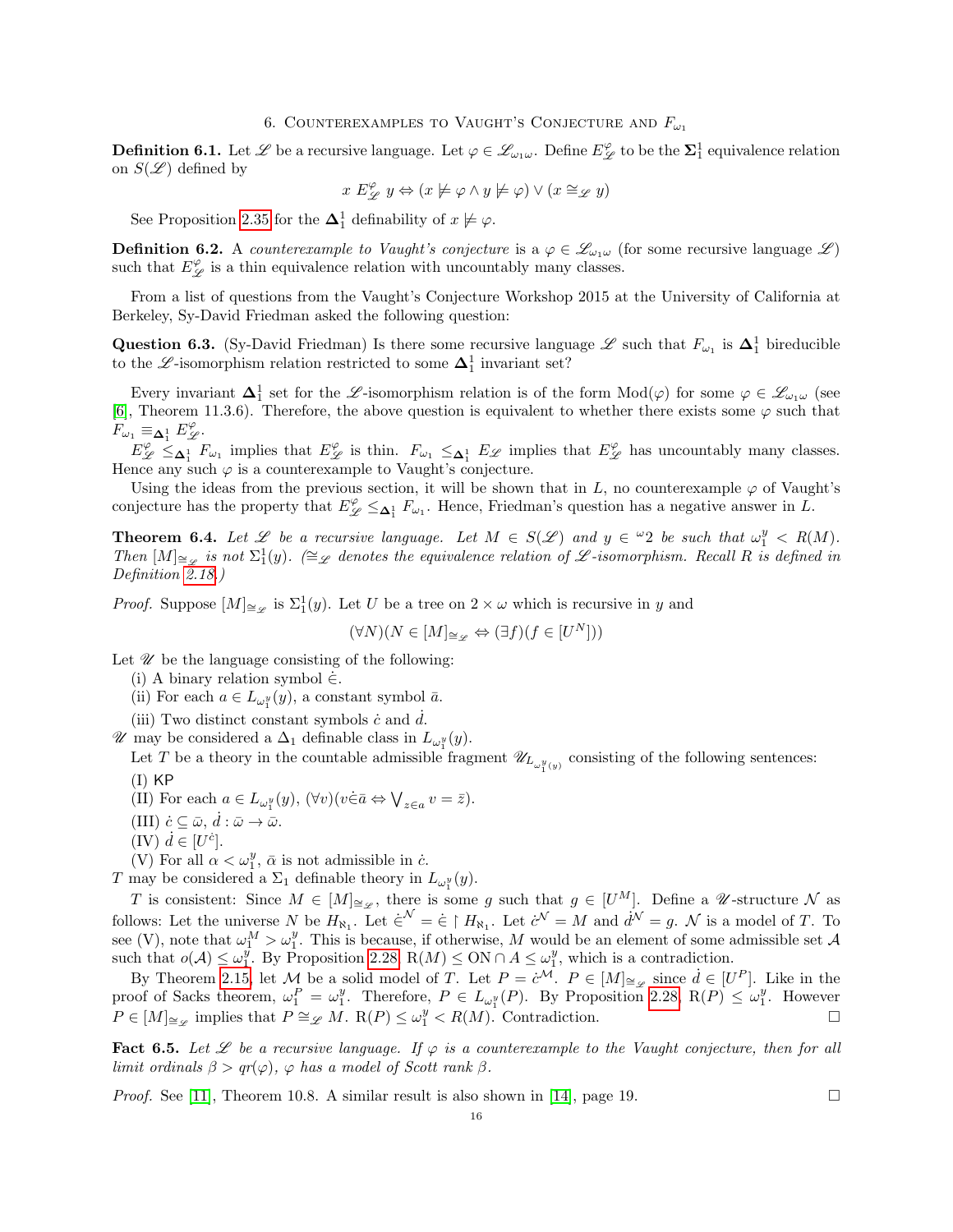<span id="page-16-0"></span>**Fact 6.6.** Let A be a countable admissible set. Let  $\alpha < o(A)$ . Then there exists a countable admissible set B extending A with  $o(B) = o(A)$  and such that there exists  $a \ c \in \mathcal{Q} \cap B$  with  $ot(c) = \alpha$ .

*Proof.* This can be proved using the techniques of infinitary logic in the countable admissible fragment  $A$ using a Scott sentence for  $\alpha$  as a linear ordering. Since this is similar to several previous arguments, the details are omitted.  $\hfill \square$ 

<span id="page-16-1"></span>**Fact 6.7.** Let E be a  $\Pi_1^1(z)$  equivalence relation on a Polish space  $\infty$  with countably many classes. Then for all  $x \in \omega_2$ , there is a  $\Delta_1^1(z)$  set U such that  $x \in U \subseteq [x]_E$ .

## Proof. See [\[7\]](#page-18-21).

In the effective proof of Silver's dichotomy for  $\Pi_1^1$  equivalence using the Gandy-Harrington topology, the two outcomes depend on whether the set

$$
V = \{ x \in {}^{\omega}2 : \text{There exists } \Delta_1^1(z) \text{ set } U \text{ with } x \in U \subseteq [x]_E \}
$$

is equal to  $\omega$ 2. If  $V = \omega$ 2, then E has only countable many classes. This gives the desired result above. See [\[6\]](#page-18-18), Theorem 5.3.5 for a presentation of the effective proof of Silver's theorem.

<span id="page-16-2"></span>**Fact 6.8.** Let  $\mathscr L$  be a recursive language. Let  $\varphi \in \mathscr L_{\omega_1\omega}$  be a counterexample to Vaught's conjecture. Let  $z \in \omega_2$  be such that  $\varphi \in L_{\omega_1^z}(z)$ . Let  $\beta$  be a z-admissible ordinal. Let  $M, N \in S(\mathscr{L})$  be such that  $M \models \varphi$ ,  $N \models \varphi$ ,  $R(M) < \beta$  and  $R(N) < \beta$ . Then there exists a countable admissible set A extending  $L_{\beta}(z)$  such that  $o(A) = \beta$  and  $CSS(M), CSS(N) \in A$ .

*Proof.* Let  $\alpha < \beta$  be such that  $R(M) < \alpha$  and  $R(N) < \alpha$ .  $L_{\beta}(z)$  is an admissible set. By Fact [6.6,](#page-16-0) there exists some countable admissible set B extending  $L_\beta(z)$  containing some real c which codes  $\alpha$  and  $o(\beta) = \beta$ .

Let  $\equiv_{\alpha}^{\mathscr{L}}$  be the relation of  $\mathscr{L}$ -elementary equivalence with respect to just the formulas of quantifier rank less than  $\alpha$ .  $\equiv_{\alpha}^{\mathscr{L}}$  Mod $(\varphi)$  is a  $\Delta_1^1(c, z)$  equivalence relation. (Proposition [2.35](#page-6-1) is used here.) Since  $\varphi$  is a counterexample to Vaught's conjecture,  $\equiv_{\alpha}^{\mathscr{L}}\upharpoonright \text{Mod}(\varphi)$  has only countably many classes. By Fact [6.7,](#page-16-1) there exists  $\Delta_1^1(c, z)$  sets  $U_M$  and  $U_N$  such that  $M \in U_M \subseteq [M]_{\equiv_{\alpha}^{\mathscr{L}} \upharpoonright Mod(\varphi)}$  and  $N \in U_N \subseteq [N]_{\equiv_{\alpha}^{\mathscr{L}} \upharpoonright Mod(\varphi)}$ . Let  $T_M$ and  $T_N$  be the  $c \oplus z$  recursive trees such that for all P

$$
P \in U_M \Leftrightarrow T_M^P
$$
 is illfounded

 $P \in U_N \Leftrightarrow T_N^P$  is illfounded

Let  $\mathscr U$  be the language consisting of the following:

(i) A binary relation symbol  $\dot{\in}$ .

- (ii) For each  $a \in B$ , a constant symbol  $\bar{a}$ .
- (iii) Four new constant symbols,  $\dot{R}$ ,  $\dot{S}$ ,  $\dot{e}$ , and  $\dot{f}$ .
- $\mathscr U$  may be considered a  $\Delta_1$  definable language in  $\mathcal B$ .

Let T be a theory in the countable admissible fragment  $\mathscr{U}_B$  consisting of the following sentences:  $(I)$  KP

- (II) For each  $a \in B$ ,  $(\forall v)(v \in \bar{a} \Leftrightarrow \bigvee_{z \in a} v = \bar{z}).$
- (III)  $\dot{R} \subseteq \bar{\omega}, \, \dot{S} \subseteq \bar{\omega}, \, \dot{e} \in [T_M^{\dot{R}}], \, \text{and} \, \, \dot{f} \in [T_N^{\dot{R}}].$

T may be considered as a  $\Sigma_1$  definable set in A.

T is consistent: Since  $M \in U_M$  and  $N \in U_N$ , find some  $v \in [T_M^M]$  and  $w \in [T_N^N]$ . Consider the  $\mathscr U$  structure I defined as follows: Let the universe I be  $H_{\aleph_1}$ . Let  $\dot{\epsilon}^{\mathcal{I}} = \epsilon \upharpoonright H_{\aleph_1}$ . Let  $\dot{R}^{\mathcal{I}} = M$ ,  $\dot{S}^{\mathcal{I}} = N$ ,  $\dot{e}^{\mathcal{I}} = v$ , and  $\dot{f}^{\mathcal{I}}=w.$  Then  $\mathcal{I}\models T.$ 

By Theorem [2.15,](#page-3-1) let  $\mathcal J$  be a solid model of T with  $o(\mathcal J) = o(\mathcal B)$ . Let  $R = \dot R^{\mathcal J}$ ,  $S = \dot S^{\mathcal J}$ ,  $e = \dot e^{\mathcal J}$ , and  $f = \dot{f}^{\mathcal{J}}$ . By  $\Delta_1$  absoluteness (first between  $\mathcal{J}$  and  $WF(\mathcal{J})$  and then between  $WF(\mathcal{J})$  and  $V$ ),  $e \in [T_M^R]$  and  $f \in [T_M^S]$ . Hence  $R \in U_M$  and  $S \in U_N$ .

Let  $\mathcal{A} = \text{WF}(\mathcal{J})$ . By Lemma [2.14,](#page-3-2)  $\mathcal{A}$  is an admissible set. It has been shown that  $\mathcal{A}$  has two elements  $R$ and S such that  $R \in [M]_{\equiv \mathscr{L} \restriction \text{mod}(\varphi)}$  and  $S \in [N]_{\equiv \mathscr{L} \restriction \text{Mod}(\varphi)}$ .

Since CSS(M) and CSS(N) have quantifier rank less than  $\alpha$ ,  $M \equiv_{\alpha}^{\mathscr{L}} R$ , and  $N \equiv_{\alpha}^{\mathscr{L}} S$ , the following must hold:  $R \models \text{CSS}(M)$  and  $S \models \text{CSS}(N)$ . Hence  $\text{CSS}(R) = \text{CSS}(M)$  and  $\text{CSS}(S) = \text{CSS}(N)$ .

Since  $R(M), R(N) < \alpha$ , Proposition [2.20](#page-5-4) implies that  $CSS(R) \in A$  and  $CSS(S) \in A$ . Therefore,  $\text{CSS}(M) \in A$  and  $\text{CSS}(N) \in A$ . This completes the proof.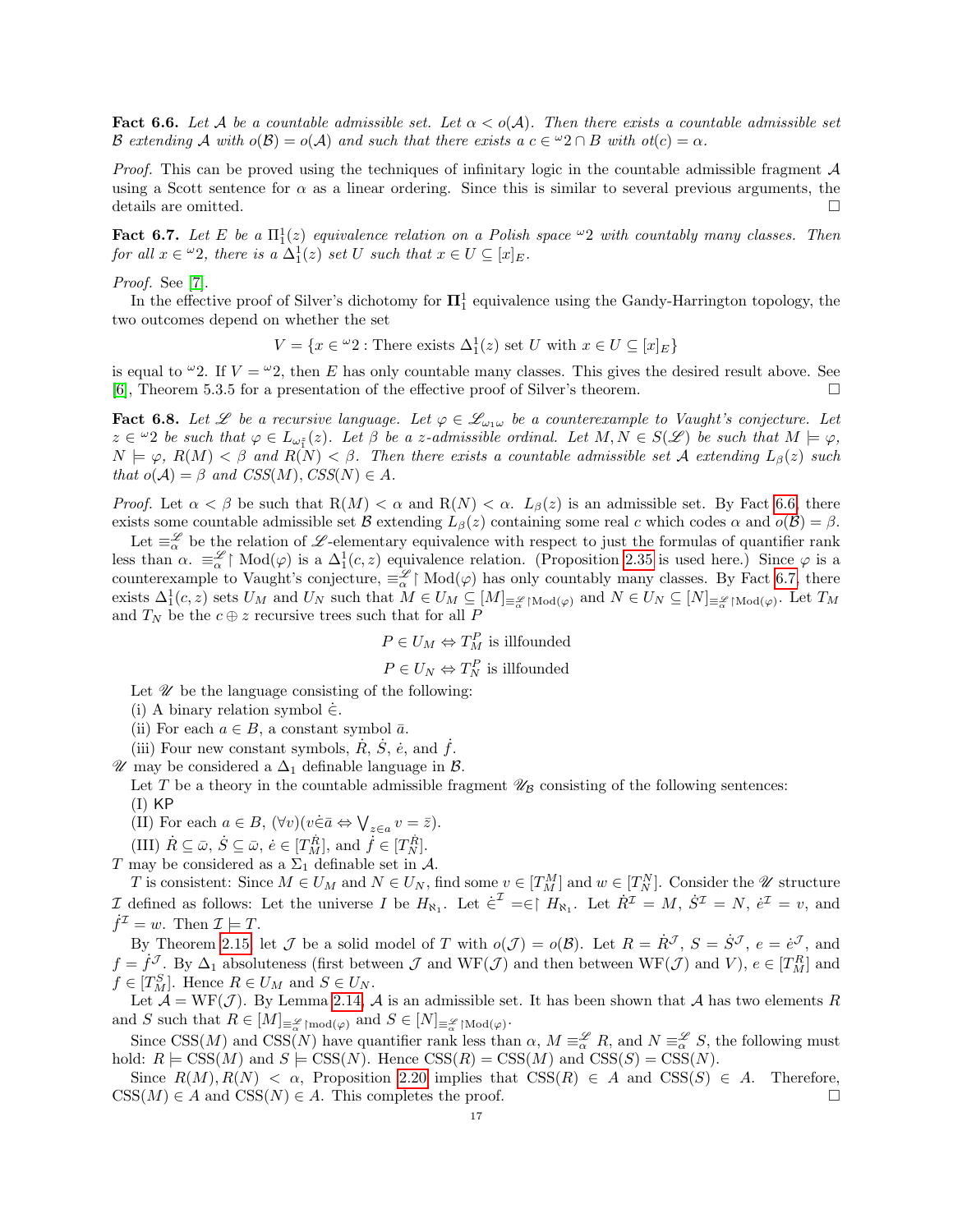<span id="page-17-0"></span>**Theorem 6.9.** Let  $\mathscr L$  be a recursive language. Let  $\varphi \in \mathscr L_{\omega_1\omega}$  be a counterexample to Vaught's conjecture. Suppose f is a  $\Delta_1^1$  function witnessing  $E_{\mathscr{L}}^{\varphi} \leq_{\Delta_1^1} F_{\omega_1}$ , then there exists some ordinal  $\gamma$  and real z such that for all  $\alpha \in \Lambda(z)$  with  $\alpha > \gamma$ , the next admissible ordinal greater than  $\alpha$  is not in  $\Lambda(z)$ .

*Proof.* First, the theorem will be shown for  $\Lambda(z) \cap \omega_1$ . At the end, this result will be used to obtain the theorem for the full  $\Lambda(z)$ .

Let  $f: S(\mathscr{L}) \to {}^{\omega}2$  be  $\Delta_1^1(r)$  witnessing  $E_{\mathscr{L}}^{\varphi} \leq_{\Delta_1^1} F_{\omega_1}$  where r is some real. Find any  $s \in {}^{\omega}2$  such that  $\varphi \in L_{\omega_1^s}(s)$ . Let  $z = r \oplus s$ . Note that f is  $\Delta_1^1(z)$ . Let  $\gamma = \omega_1^z$ . Certainly  $\gamma > \text{qr}(\varphi)$ .

Now suppose there exists some  $\alpha, \beta \in \Lambda(z) \cap \omega_1$  with  $\gamma < \alpha$  and  $\beta$  is the next admissible ordinal greater than  $\alpha$ .

Between two consecutive admissible ordinals, there are infinitely many limit ordinals. Since  $\varphi$  is a coun-terexample to the Vaught's conjecture, Fact [6.5](#page-15-1) implies that there are infinitely many models of  $\varphi$  with Scott ranks between  $\alpha$  and  $\beta$ . Let P, M, and N be three models of  $\varphi$  with distinct Scott rank between  $\alpha$  and  $\beta$ . Since f is a reduction of  $E_{\mathscr{L}}^{\varphi}$  to  $F_{\omega_1}$ , at most one  $X \in \{P, M, N\}$  has the property that  $\omega_1^{f(X)} = \alpha$ . If such an X among these three exists, then without loss of generality, assume it was P. (If no X among these three has this property, then one can just ignore  $P$  for the rest of the proof.)

Now to show that  $\omega_1^{f(M)} \geq \beta$  and  $\omega_1^{f(N)} \geq \beta$ : Suppose  $\omega_1^{f(M)} < \beta$ . Since P and M are not  $\mathscr{L}$ -isomorphic and f is a reduction to  $F_{\omega_1}$ ,  $\omega_1^{f(M)} \neq \alpha$  (since one assumed that  $\omega_1^{f(P)} = \alpha$ , if this could occur among the three models). Thus,  $\omega_1^{f(M)} < \alpha$  since  $\beta$  is the next admissible ordinal after  $\alpha$ . Observe that

$$
X \in [M]_{E^{\varphi}_{\cong \mathscr{L}}} \Leftrightarrow f(X) \in [f(M)]_{F_{\omega_1}}
$$

Let  $y \in {}^{\omega}2$  be such that  $z \leq_T y$  and  $\omega_1^y = \alpha$  (which exists due to Theorem [2.16\)](#page-3-0).  $[f(M)]_{F_{\omega_1}}$  is  $\Delta_1^1(y)$  by Proposition [2.38.](#page-7-4) This shows that  $[M]_{\cong_{\mathscr{L}}}$  is  $\Sigma_1^1(y,z)=\Sigma_1^1(y)$ .  $\omega_1^y=\alpha \langle R(M)$ . This contradicts Theorem [6.4.](#page-15-2)

So it has been shown that  $\omega_1^{f(M)} > \alpha$ . But since  $\beta$  is the smallest admissible ordinal greater than  $\alpha$ ,  $\omega_1^{f(M)} \geq \beta$ . The same exact argument shows  $\omega_1^{f(N)} \geq \beta$ .

By Fact [6.8,](#page-16-2) let A be a countable admissible set extending  $L_{\beta}(z)$  containing CSS(M) and CSS(N) with  $o(\mathcal{A}) = \beta$ .

Since f is  $\Delta_1^1(z)$ , let U be a z-recursive tree on  $2 \times 2 \times \omega$  such that for all  $X \in S(\mathscr{L})$  and  $r \in \mathscr{L}2$ ,

$$
(X,r) \in f \Leftrightarrow [U^{(X,r)}] \neq \emptyset
$$

Let  $\mathscr U$  be a language consisting of:

- (i) A binary relation symbol  $\dot{\in}$ .
- (ii) For each  $e \in A$ , a constant symbol  $\overline{e}$ .
- (iii) Six distinct symbols  $\dot{R}$ ,  $\dot{S}$ ,  $\dot{c}$ ,  $\dot{d}$ ,  $\dot{u}$ , and  $\dot{v}$ .
- $\mathscr U$  may be considered as a  $\Delta_1$  definable language in A.

Let T be the theory in the countable admissible fragment  $\mathscr{U}_{\mathcal{A}}$  consisting of the following sentences:  $(I)$  KP

- (II) For each  $e \in A$ ,  $(\forall v)(v \in \bar{e} \Leftrightarrow \bigvee_{z \in e} v = \bar{z}).$
- (III)  $\dot{R}, \dot{S}, \dot{c}, \dot{d} \subseteq \bar{\omega}$ .  $\dot{u}$  and  $\dot{v}$  are functions from  $\bar{\omega} \to \bar{\omega}$ .
- $(IV)$   $\dot{u} \in [U^{(\dot{R}, \dot{c})}]$  and  $\dot{v} \in [U^{(\dot{S}, \dot{d})}].$
- (V)  $\dot{R} \models \text{CSS}(M)$  and  $\dot{S} \models \text{CSS}(N)$ .

(VI) For all  $\xi < \beta$ ,  $\bar{\xi}$  is not admissible in  $\dot{c}$  and  $\bar{\xi}$  is not admissible in  $\dot{d}$ .

T may be considered a  $\Sigma_1$  definable theory in A. Note that A was chosen so that (V) would be expressible. Since  $(M, f(M)) \in f$  and  $(N, f(N)) \in f$ , let  $u, v \in \omega$  be such that  $u \in [U^{(M, f(M))}]$  and  $v \in [U^{(N, f(N))}]$ . Now to show T is consistent: Consider the following  $\mathscr U$ -structure G. The domain of G is  $G = H_{\aleph_1}$ . For each  $e \in A$ ,  $\bar{e}^{\mathcal{G}} = e$ .  $\dot{R}^{\mathcal{G}} = M$ .  $\dot{S}^{\mathcal{G}} = N$ ,  $\dot{c}^{\mathcal{G}} = f(M)$ ,  $\dot{d}^{\mathcal{G}} = f(N)$ ,  $\dot{u}^{\mathcal{G}} = u$ , and  $\dot{v}^{\mathcal{G}} = v$ . Then  $\mathcal{G} \models T$ .

By Theorem [2.15,](#page-3-1) there exists a solid model  $\mathcal{H} \models T$  with  $o(\mathcal{H}) = o(\mathcal{A})$ . Let  $R = R^{\mathcal{H}}$  and  $S = S^{\mathcal{H}}$ . Then  $f(R) = \dot{c}^{\mathcal{H}}$  and  $f(S) = \dot{d}^{\mathcal{H}}$  since  $\dot{u}^{\mathcal{H}} \in [U^{(R,\dot{c}^{\mathcal{H}})}]$  and  $\dot{v}^{\mathcal{H}} \in [U^{(S,\dot{d}^{\mathcal{H}})}]$ . As in the proof of Sacks' theorem,  $\omega_1^{f(R)} = \omega_1^{f(S)} = \beta$ . By the absoluteness of satisfaction (from H to WF(H) to V),  $R \models \text{CSS}(M)$ and  $S \models \text{CSS}(N)$ . Hence in V, R and S are not  $\mathscr{L}$ -isomorphic. However,  $\omega_1^{f(R)} = \omega_1^{f(S)} = \beta$  implies that  $f(R) F_{\omega_1} f(S)$ . This contradicts f being a reduction.